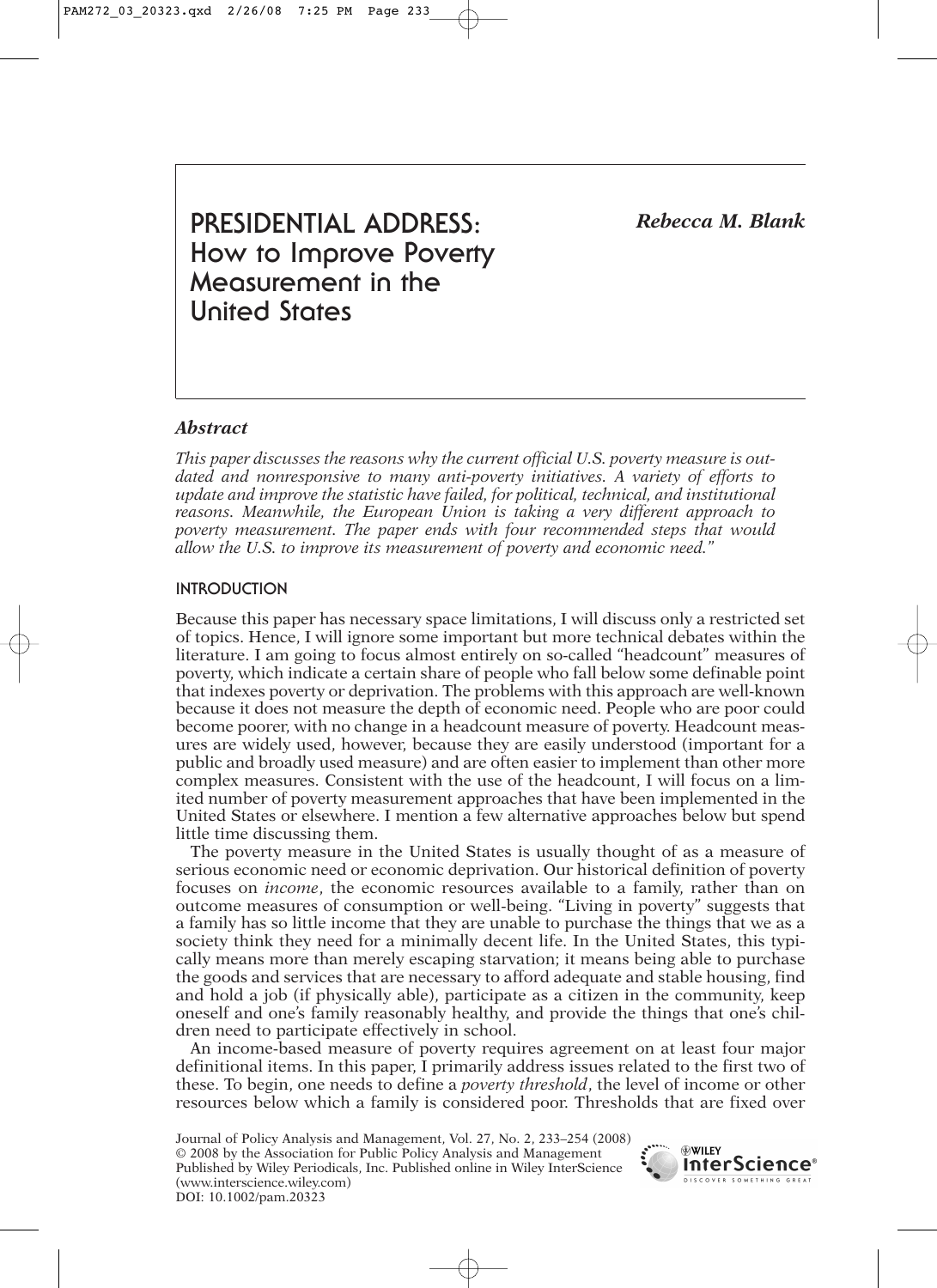time in real terms (that is, they are entirely nonresponsive to economic growth or changes in living standards) are typically referred to as absolute. The official U.S. measure falls into this category. Thresholds that vary one-to-one with income growth (such as a threshold set at 50 percent of median income) are typically referred to as relative. The European Union and the OECD use such measures. It is, of course, possible to have a threshold that changes with income growth but has an elasticity of less than one.

The second necessary definition is a *resource measure*, defining which resources are counted for each family; the sum of these resources is then compared to the threshold to determine whether the persons in the family are poor. Discussions about the resource definition in the United States have included such issues as whether to include the value of in-kind programs in estimating income or whether to use after-tax rather than before-tax measures of income.

Third, it is important to agree about the level at which income is aggregated and over what time period. The current U.S. definition is based on the resources of all related and coresident family members over a calendar year. I will assume throughout this paper that we are interested in poverty rates based on annual income and that there is an agreed-upon definition of "family" whose annual income is being measured. In reality, there is substantial debate over whether poverty measures should be based on related individuals who live together (families), whether they should also include cohabiters, or whether they should include all coresidents (households). There is also debate over whether income should be measured for longer or shorter durations than one year.

Fourth, it is important to agree about how different family sizes are dealt with. One option is to develop a different threshold for each family size. An alternative option, used in both the United States and Europe, is to develop a threshold based on a modal family size and then calculate the threshold for other-sized families using an equivalence scale that determines the relative income level needed to keep families of different sizes at the same standard of living. Many papers have explored appropriate equivalence scales, and the scale proposed by Betson (1996) has been most used in alternative poverty calculations in recent years in the United States.1

Although there is widespread consensus that the current official measure of poverty in the United States is badly flawed, three decades of discussion and debate have not resulted in any changes to this statistic. To a casual observer, this may seem puzzling in a nation with a long tradition of regularly updated national statistics. The first several sections of this paper discuss current poverty measurement and various efforts at improvement, attempting to answer the question "Why has it been so difficult to improve the official measurement of poverty in the United States?"

While the United States has been embroiled in its own debate over poverty statistics, the European Union has moved in quite a different direction. The next part of this paper summarizes some alternative poverty measurement approaches that are being used elsewhere, with an eye to seeing what we in the United States can learn from these efforts. The final part of the paper makes a series of recommendations about how to move forward with improved measures of economic need, as well as broader measures of deprivation in other key social areas.

## **THE OFFICIAL U.S. POVERTY DEFINITION DEVELOPED IN THE 1960s**

The official U.S. poverty definition was proposed when Mollie Orshansky, an employee of the Social Security Administration, was charged with putting together a measure of economic need to provide data useful to the War on Poverty initiatives.

<sup>1</sup> For a more extended discussion of all of these issues (and others), see Citro and Michael (1995) or Ruggles (1990); Haveman (2007) provides a recent overview of these issues.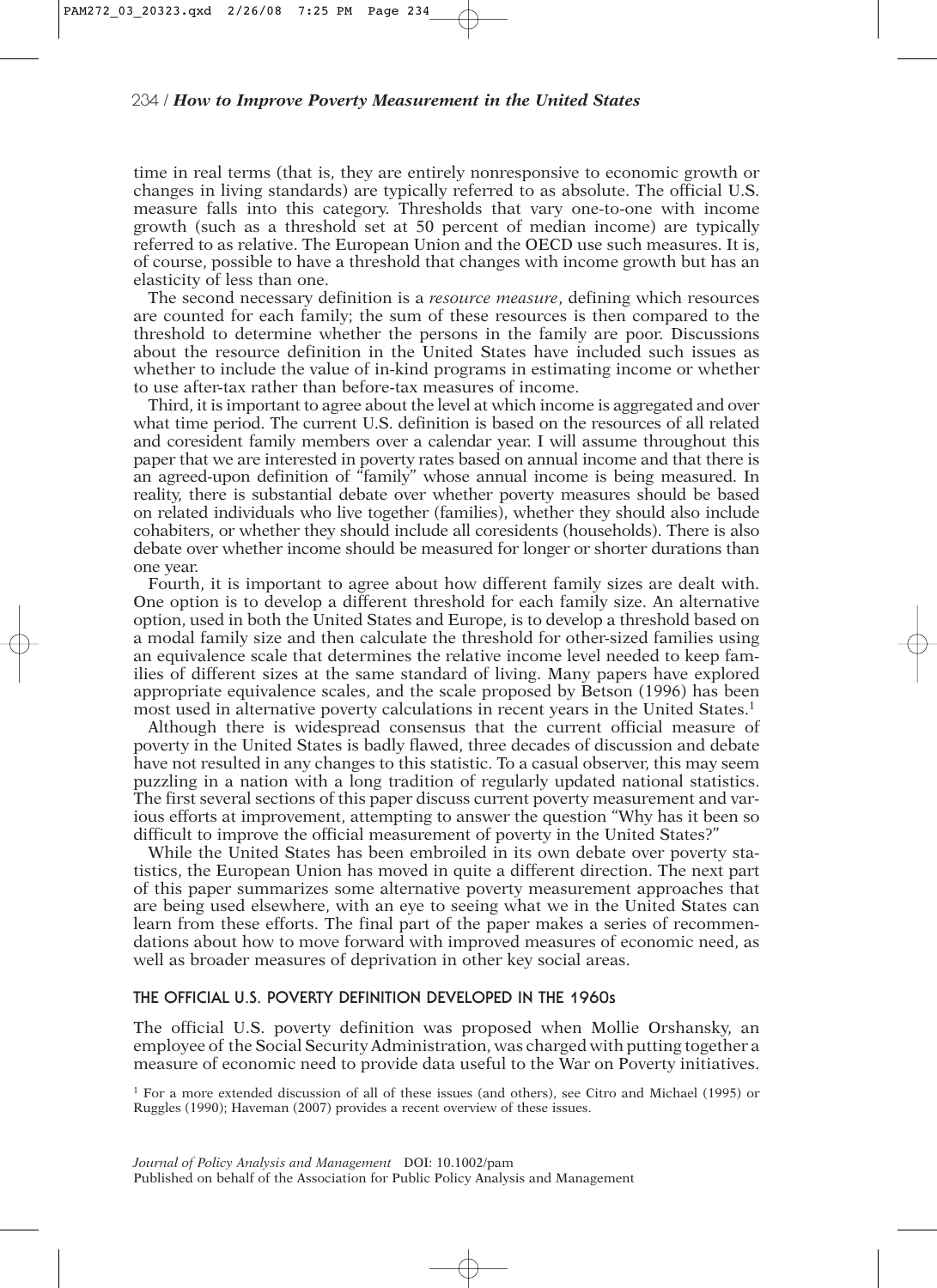Orshansky calculated a poverty threshold for a family of four in 1963, based on the definition:2

$$
Powerty threshold = 3 \times Subsistence food budget \tag{1}
$$

The subsistence food budget for a family of four was the Economy Food Plan developed within the USDA in 1961 (based on the 1955 Household Food Consumption Survey) as the amount needed for "temporary or emergency use when funds are low." The average family of three or more spent one-third of their after-tax income on food in the 1955 Household Food Consumption Survey.3 If the average family spent one-third of its income on food, then three times the subsistence food budget provided an estimated poverty threshold.

An equivalence scale (based on differences in food budgets and relative expenditures among families of different sizes) was used to create multiple poverty thresholds for different types and sizes of families. Currently the official poverty thresholds vary by family size, number of children, and elderly/nonelderly householders.<sup>4</sup>

These 1963 thresholds have remained constant in real terms since that time. They are updated each year with the Consumer Price Index (CPI).5

The solid line in Figure 1 shows how these thresholds have fallen relative to median income, as economic growth has raised real incomes. In 1963, the poverty threshold for a family of four was set at just under 50 percent of median income. Over the years, this percent has slowly trended down, so by 2005 the threshold was at 28 percent. As we know, however, rising inequality has meant that real income growth among lower-income families has been slower than growth at the median.

The dotted line in Figure 1 shows the poverty threshold as a share of the 20th percentage point in the income distribution. This line is more cyclical (because incomes are more cyclical at this point in the distribution) but has shown no trend since the mid-1970s, meaning that there has been no real income growth at the 20th percentile of the U.S. income distribution for 30 years. The absence of real income growth at the bottom of the distribution has made the absolute U.S. poverty line more comparable across years, relative to the incomes of low-income families, than it might have been otherwise.

The resource measure in these poverty calculations was straightforwardly defined as all cash income. In 1963, this was a reasonable definition. Few very low-income families were paying federal taxes, given the tax brackets at the time. In-kind (noncash) programs like Food Stamps or housing assistance or Medicaid were either nonexistent or very small. Thus, cash income and disposable income were largely the same among low-income households.

The official poverty statistics are calculated each year using this threshold and resource definition, based on Current Population Survey data from the Annual Social

<sup>4</sup> Earlier farm/nonfarm and female-headed/male-headed differences were dropped in 1981; there are currently 48 family types and sizes with a separate poverty threshold.

<sup>5</sup> From 1964 to 1969, the thresholds were updated with a food budget price measure. Starting in the early 1980s, updates have been based on the CPI-U for urban consumers. There is clear evidence that the CPI-U overstated housing costs in the 1970s and early 1980s, so the actual threshold probably rose somewhat in real terms during this period. Adjustment for this would lower the poverty threshold (Bavier, 1999).

<sup>2</sup> For a more extended discussion of the analysis done by Orshansky, see Fisher (1997) or Weinberg (2006). This definition was later "backcast" to 1959, so we have official poverty statistics from 1959 onward.

<sup>&</sup>lt;sup>3</sup> On the one hand, the food budget is designed for a low-income family. On the other hand, the multiplier is based on the food expenditure share of the average family. If the food expenditure share of a lowincome family were used, the multiplier would have been lower, because low-income families spend more of their income on food. A high food expenditure share is itself a sign of poverty, however. Orshansky assumed that low-income families should not spend more than the modal family as a food share.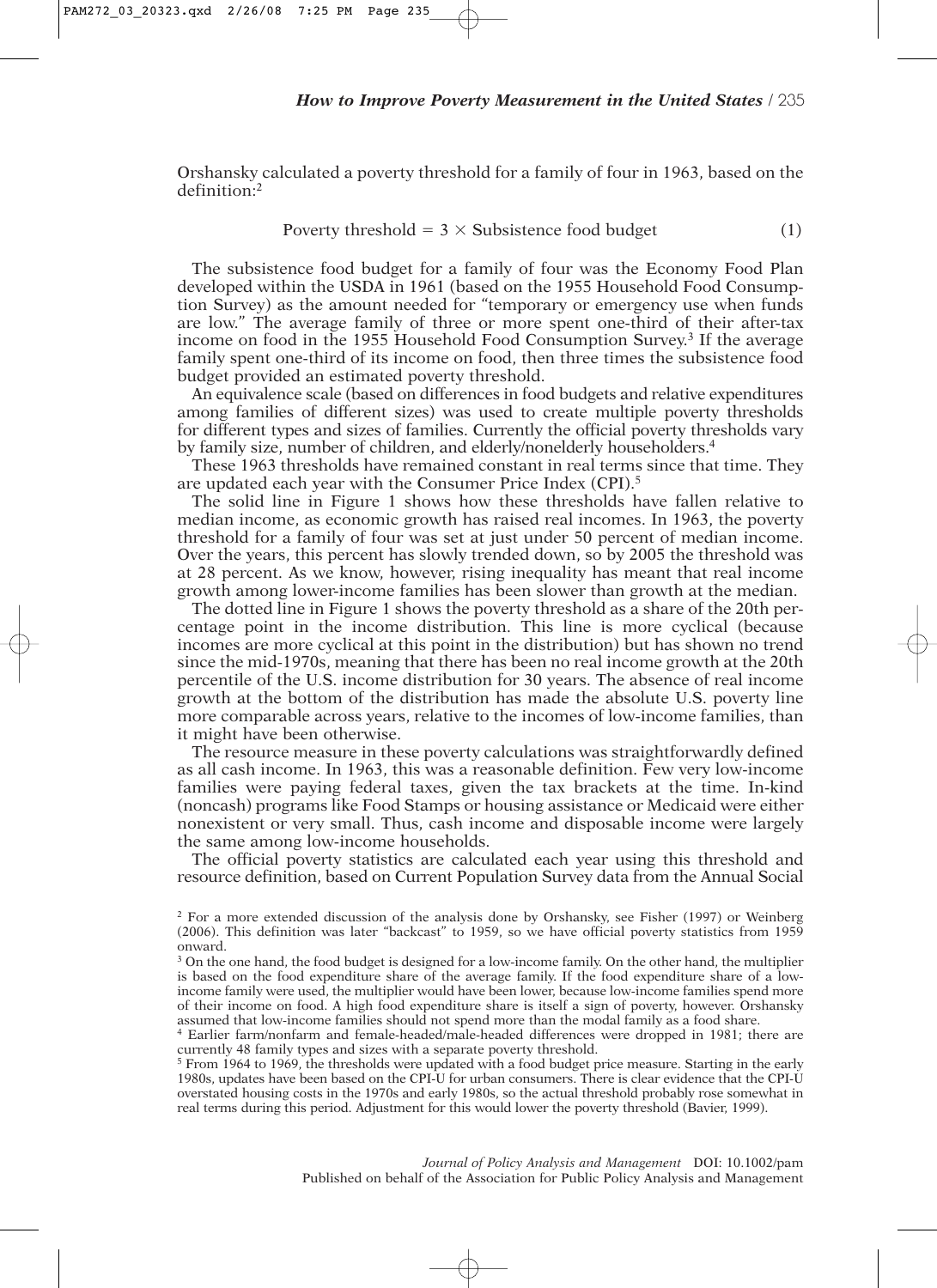

*Source:* U.S. Census Bureau. Poverty thresholds available from Historical Poverty Tables, http://www. census.gov/hhes/www/poverty/histpov/hstpov1.html. Income points available from Historical Income Tables–Families, http://www.census.gov/hhes/www/income/histinc/f08ar.html.

*Note:* Poverty threshold and median family income amounts are for families of four. The 20th percentile (the cut point at the top of the first quintile) is only available for all families.

**Figure 1.** Poverty threshold as a share of median income and as a share of the 20th percentile in the income distribution, 1959–2005.

and Economic Supplement (which asks about income in the previous year). Total family cash income is summed, and this sum is compared to the poverty threshold for a family of that size. If the family's cash income is below the threshold, all persons in the family are counted as poor. Figure 2 shows the official poverty rate based on this definition from 1959 through 2006. Although the poverty rate fell rapidly in the 1960s, it has largely fluctuated (with the macroeconomy) between 11 and 15 percent in the decades since. This graph demonstrates the much-discussed lack of progress against poverty (at least as measured by the official poverty definition) over the past 35 years.

This methodology was embedded as the official poverty calculation when the Bureau of the Budget (now the Office of Management and Budget [OMB]) issued a directive in 1969 stating that the Census Bureau should calculate and report this figure annually.<sup>6</sup> I will return to this point below but note here that this is relatively unusual. Most government statistics are not defined by an OMB directive but are under the control and jurisdiction of one of the U.S. statistical agencies that has authority to implement improvements and updates over time. In contrast, any change in the official measurement of poverty requires a change in this directive. Because OMB sits within the Executive Office of the President, this means the White House needs to sign off on any change, a point that will be quite important later in this paper.

The criticisms of this methodology as a way to define a 2007 poverty rate are too numerous to list in any complete form here.<sup>7</sup> It is not too strong a statement to say that, 43 years after they were developed, the poverty thresholds are nonsensical numbers. They are based on data from 1955 and do not reflect any information

<sup>6</sup> This was later replaced with Statistical Policy Directive 14 in 1978.

<sup>7</sup> For extensive critiques, see Ruggles (1990) and Citro and Michael (1995).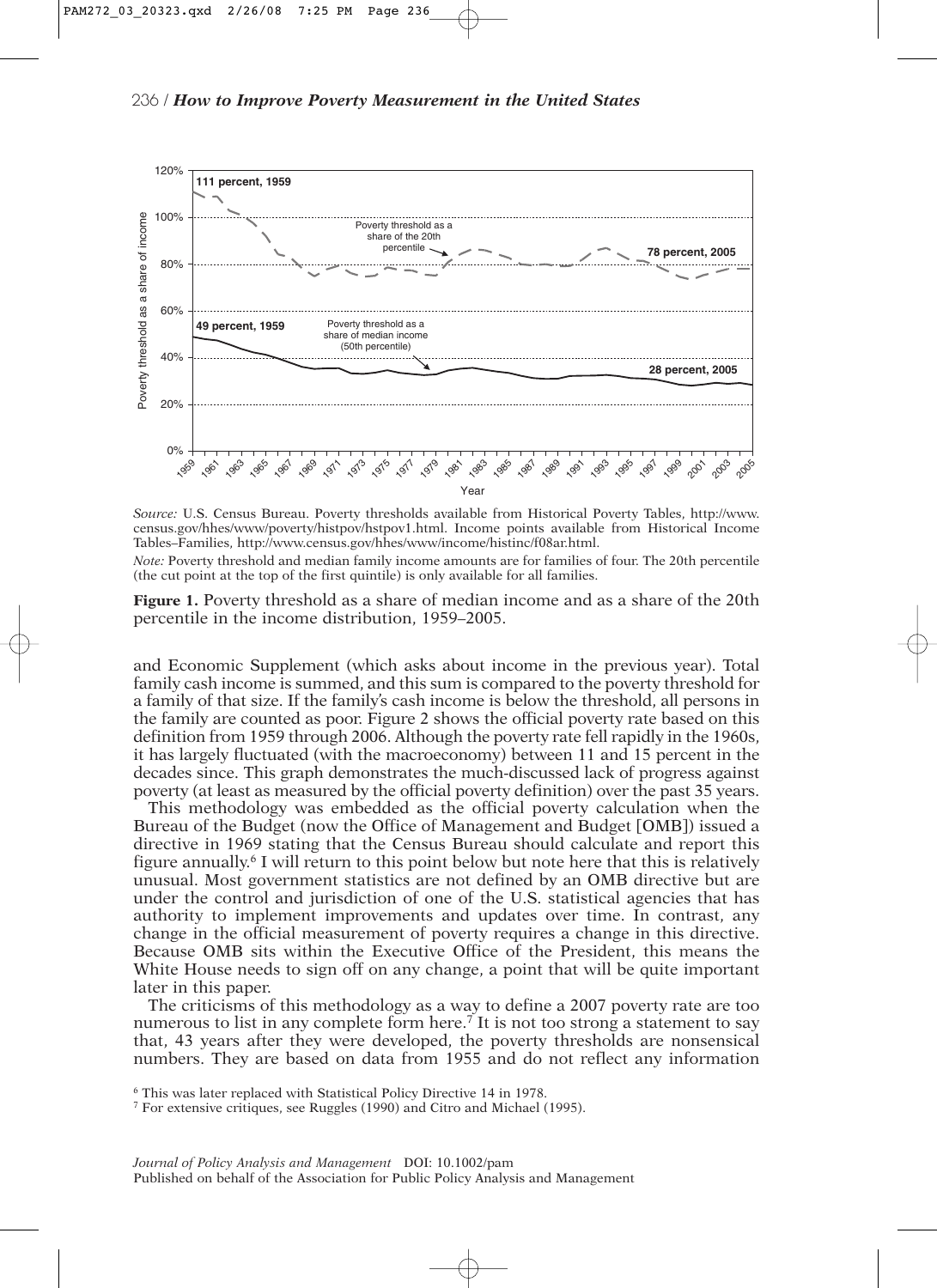

*Source:* U.S. Census Bureau, Historical Poverty Tables, http://www.census.gov/hhes/www/poverty/histpov/ hstpov1.html.

**Figure 2.** Official poverty rate, 1959–2006.

related to current expenditures or needs. If one sticks with a threshold based only on food costs, the current multiplier would be much higher because food has become relatively cheaper and food expenditures have declined precipitously as a share of overall expenditures.<sup>8</sup> But basing the threshold numbers on a single commodity is almost surely not the correct way to calculate these thresholds because it leaves the numbers highly sensitive to the relative price of that commodity and insensitive to the price of any other likely expenditures, such as housing, among low-income families.

If the thresholds had been recalculated or rebenchmarked at any point since 1963, changes in methodology would surely have occurred. Without recalculation, if an appropriate price index is used, the poverty line today is at the same absolute level as in 1963. This raises the question of whether an absolute poverty line makes sense. As incomes grow or as behavioral expectations change, the things required to fully participate in society change.9 For this reason, many argue that at least partial adjustment for changing living standards should occur in the poverty thresholds.

The resource definition is also seriously flawed, as cash income alone is no longer an adequate description of the discretionary resources available to low-income families. There is broad agreement that the resource measure should reflect after-tax income. In the years after 1964, an increasing number of poor families began to pay federal income taxes as inflation eroded the tax brackets. Tax reforms in the mid-1980s solved this problem, giving the poor more disposable income, but these

<sup>8</sup> In 2005, 12.8 percent of pretax income was spent on food (U.S. Department of Labor, 2007, Table B); this would imply a multiplier of 7.8. This includes a rising share of discretionary spending on food eaten out that may not be appropriate to count fully for low-income families. A smaller food share would result in a higher multiplier. That said, updating by the CPI over time makes some adjustment for this because the share of food in the CPI has fallen. This is an indirect and less satisfying adjustment to the threshold than regular recalculation based on a broader set of necessities.

<sup>9</sup> One way to phrase this point is to note that the poverty thresholds have been unchanged for 43 years. If we "backcast" thresholds this far into the past, we would be using 1963 standards (and by implication the 2007 standards) to judge poverty in 1920.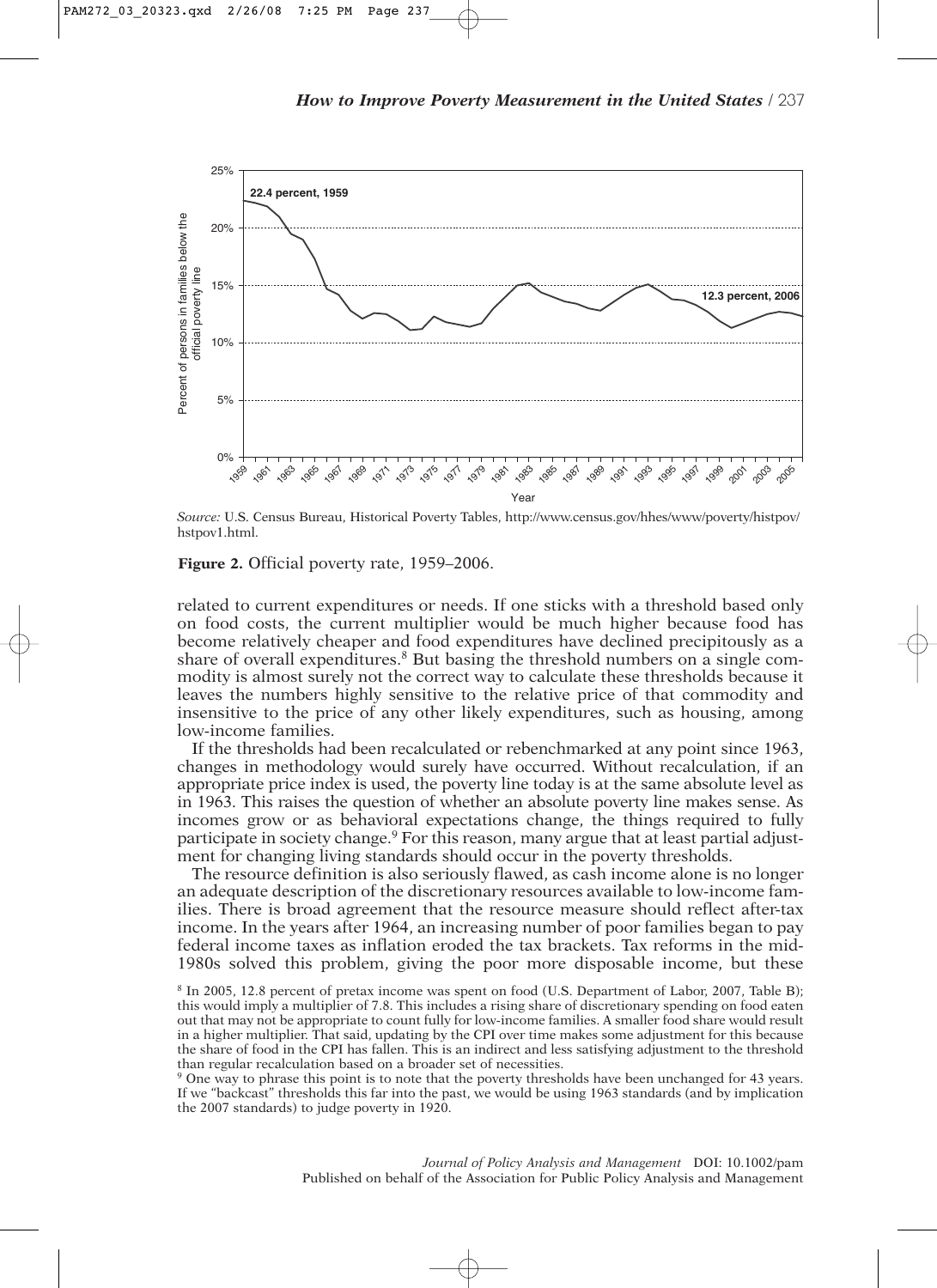changes were not reflected in the poverty numbers. In more recent years, the tax system has been a source of additional funds for low-income working families because of the redistributive effects of refundable tax credits like the Earned Income Tax Credit (EITC).

Furthermore, the growth in in-kind benefits from public programs strongly suggests that in-kind benefits from near-cash programs, such as food stamps or housing assistance, should be imputed into family income.<sup>10</sup> These programs have increased the resources available to low-income families. Finally, there are those who argue that discretionary income should exclude necessary work expenses as well as taxes. This includes transportation costs, but as more and more women go to work, it may also include child care expenses (at least, up to some cap).

Nevertheless, the problems with our current poverty calculation do not imply that the resulting poverty rates are entirely meaningless. Although this may not be the best way to define economic need, it provides some information on how many low-income families have limited cash income. The official poverty rates move with the economic cycle, and the measure is sensitive to changes in earnings and employment.

## **WHY SHOULD WE CARE?**

Even though the work of Mollie Orshansky was well done, based on the data available in the early 1960s, the statistic that she suggested makes little sense in 2007 (and Orshansky herself argued strongly for updating the poverty calculation in later years). Let me underscore the major problems that this outdated statistic has created for policy analysis.

First, the statistic was remarkably impervious to most of the policies designed to improve life among low-income families that were implemented in the following decades. The 1970s saw rapid growth in food stamp and housing benefits, in-kind programs not measured in the resource definition. The last 30 years have also seen large expansions in publicly paid medical care, another in-kind benefit. The 1980s saw major reforms in the tax system that reduced tax burdens on low-income families; in the 1990s, the expansion of the EITC increased transfers from the tax system. Tax payments and tax refunds do not affect the poverty statistics.

A primary reason to want to measure economic need is to track the trends over time, looking at the effects of economic change as well as policy change. The public dollars that we put into antipoverty programs have grown enormously since the mid-1960s. But we have had an official poverty statistic that did not measure the impact of these changes on the economic resources of the poor. Although the poverty measure was designed to measure cash income, most public assistance has come in the form of noncash transfers. The exception to this is the expansion of Social Security and Supplemental Security Income to elderly low-income families. The sharp decline in poverty among the elderly, relative to other groups, largely reflects the fact that expanded public support for the elderly took the form of cash transfers.

As a result, Ronald Reagan was able to declare in 1988, "My friends, some years ago the federal government declared war on poverty and poverty won."11 Looking at Figure 2, this is a reasonable conclusion given stagnant poverty rates after the early 1970s. Although this was a period of rapid growth in public spending on the poor, its effects were invisible because we had no official statistic that reflected how this public spending improved the resources or the lives of low-income families. *In a very fundamental way, our poverty statistics failed us and made it easy*

 $10$  There are debates about how to value the benefits of in-kind programs that are not a close substitute for cash (such as Medicaid benefits). See the discussion in Chapter 4 in Citro and Michael (1995).

<sup>&</sup>lt;sup>11</sup> State of the Union address, January 25, 1988 (http://www.presidency.ucsb.edu/ws/print.php?pid=36035).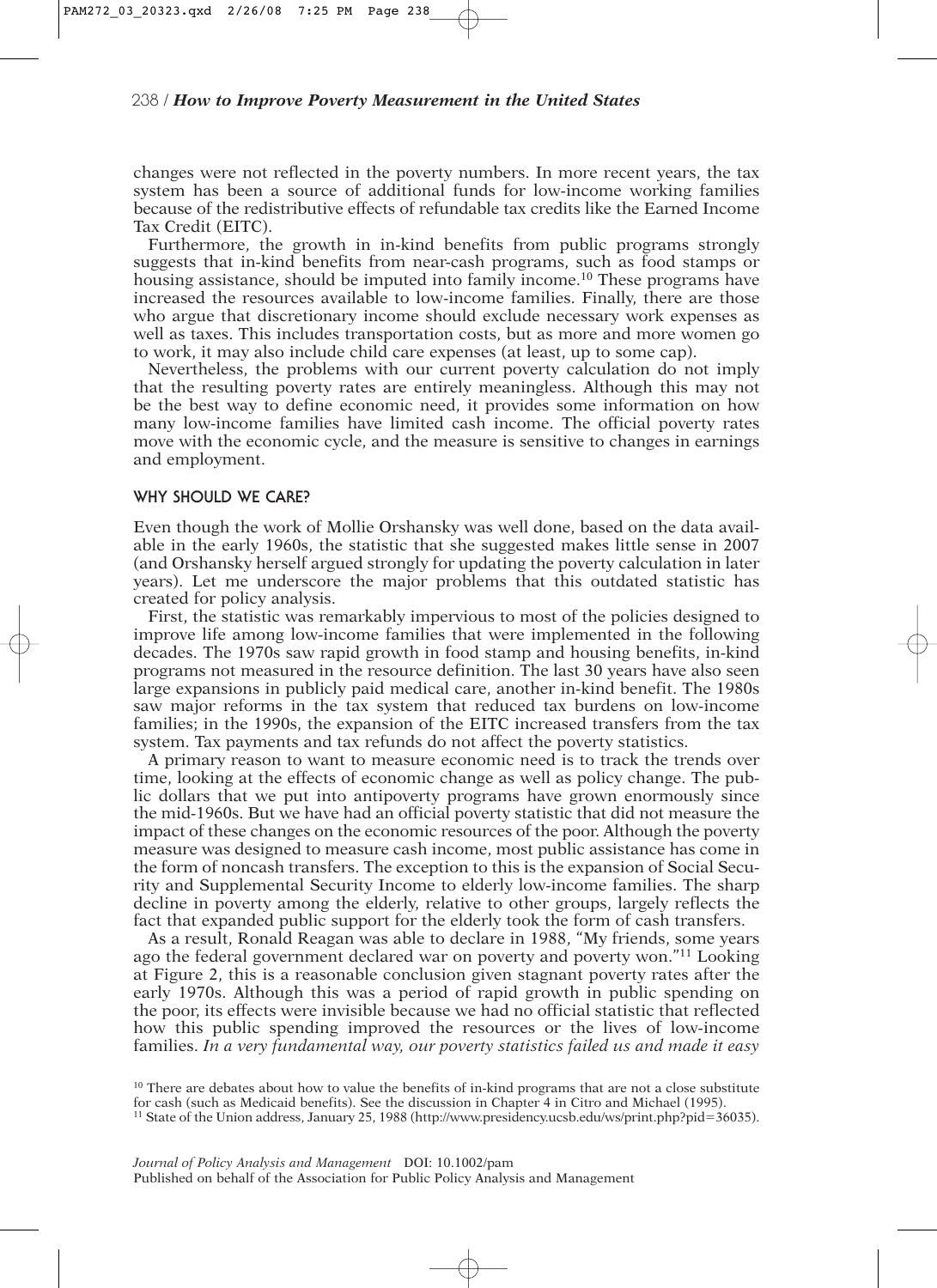*to claim that public spending on the poor had little effect.* Indeed, the primary statistical measure that we used to evaluate economic need could not possibly have measured the impact of these effects. For policy analysts, this should provide a jarring and memorable lesson in the importance of good statistics to the public debate and to public understanding of the impact of policy changes. Even in the 1990s, when a strong economy led to substantially reduced poverty rates, the reductions would have been even larger if expanded post-tax EITC subsidies were counted as income.

Furthermore, because the poverty definition became more and more irrelevant as a way to evaluate economic need, this opened up a statistical vacuum, making it possible for a wide variety of groups to make counterclaims about levels and trends in economic need. Although a common approach among those with a particular agenda is to calculate an "improved statistic," this has been particularly noticeable in the public debate over poverty. On the one hand, Robert Rector and colleagues (1999) have argued that poverty should be based on material hardship and claimed that in 1992 only 9.8 percent of single-parent families should be counted as disadvantaged. In contrast, Trudi Renwick and Barbara Bergmann (1993) developed a poverty threshold by building a "Basic Needs Budget" for low-income, single-parent families, emphasizing the amounts needed for adequate child care. In their estimates, poverty rates among single parents should be 47 percent.

# **EFFORTS AT CHANGE**

Not surprisingly, problems with the poverty statistics have drawn attention from a wide spectrum of individuals. Quite a bit of work has gone into defining and calculating alternative definitions. I summarize here a few of the more recent and most visible public efforts.

One of the first thorough examinations of poverty measurement occurred in 1976, organized by the U.S. Department of Health, Education, and Welfare (1976). Although proposing a wide variety of possible improvements and changes in the official poverty measurement, this was the first of many reports that had little effect on the official measure but influenced internal work at the Census Bureau and led to the calculation of alternative (nonofficial) poverty numbers. The Census Bureau started to calculate experimental poverty rates using alternative resource measures in the early 1980s, as in-kind income expanded within the low-income population. By the late 1980s, their experimental poverty rates used alternative resource definitions that took account of taxes, in-kind benefits, and limited housing imputations.12 Note that all of these alternatives focused on more inclusive resource definitions, without changes in the poverty thresholds.

In 1990, the Joint Economic Committee held hearings on poverty measurement; at the same time the Council of Economic Advisers, under President George Bush (the elder), proposed a statistical improvement initiative that included improvements in poverty.13 The discussion created by these initiatives led Congress to appropriate money for the National Academy of Sciences (NAS) to appoint a panel to make recommendations for improving the measurement of poverty. The resulting NAS report presented a template for poverty measurement changes (Citro & Michael, 1995).

The NAS report recommended an approach that was conceptually consistent with Orshansky's efforts but that addressed many of the problems with the 1964 definition.

<sup>12</sup> The first publication from the U.S. Census to value in-kind benefits in the resource measure and to provide alternative poverty counts was Smeeding (1982); alternative poverty measures using a broader measure of disposable income were first presented in the U.S. Department of Commerce (1990).

<sup>13</sup> The JEC action was organized by Patricia Ruggles, then a JEC staffer who had recently written a book on poverty measurement (Ruggles, 1990) and was deeply interested in this issue.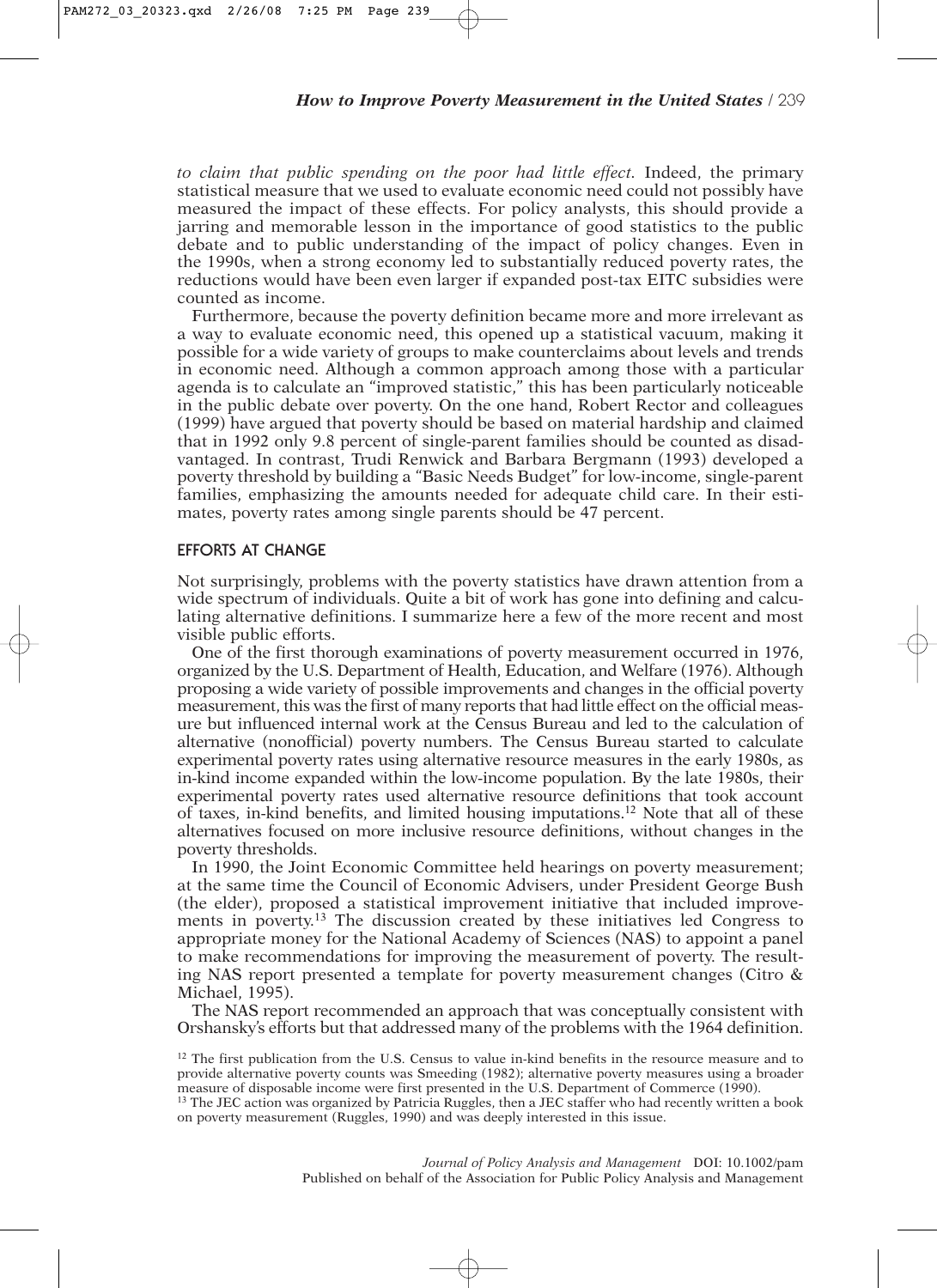The committee recommended basing the threshold on expenditures on necessities (defined as expenditures on food, housing, and clothing), "plus a little more" (a multiplier of 1.10 to 1.15). A specified point below the median of the distribution of aggregate expenditures on necessities was chosen as the basis for this threshold. The committee recommended basing the resource definition on after-tax cash income, plus the imputed value of near-cash in-kind benefits, minus an adjustment for work expenses (transportation and child care expenses), minus an adjustment for out-of-pocket medical expenses. The committee also emphasized the importance of updating the threshold calculation regularly. This would lead to a quasi-relative poverty threshold. Expenditures on necessities increase when income grows, but more slowly than overall income growth. The committee suggested that the elasticity of expenditures on necessities to total income was between 0.65 and 0.80 (Citro & Michael, 1995, p. 144).<sup>14</sup>

The committee addressed many other issues (equivalence scales, geographic price variation, etc.). For some issues, the NAS panel did not make a single recommendation but recommended a range of possibilities. This led to a variety of different poverty-line alternatives based on variations in the NAS recommendations. Both in the committee and in the years afterward, the most contentious issue was how to handle medical expenses. The committee recommended subtracting out-of-pocket medical expenses (up to a cap) from income but recommended against imputing the value of public health insurance into the income of recipients.15 In fact, one of the committee members dissented from the report, citing this issue among others. The recommendation to adjust the poverty thresholds for geographic price differences also ended up being quite controversial. Although the economic and statistical reasons for such adjustments are obvious, there are few federal programs with geographically adjusted benefits, and such adjustments in the poverty measure might well lead to demands that benefits be similarly adjusted, an argument that many policymakers would prefer to avoid. Furthermore, the data needed to calculate price indices by region are very limited, and official regional price indexes are not available.

In the years following the NAS report, an interagency committee chaired by OMB worked with the Census Bureau to operationalize the NAS recommendations using available data. The technical committee was (rightfully) quite wary about deciding on "the preferred alternative poverty line" and chose to calculate a number of variations on the NAS recommendations. The result was a report (U.S. Department of Commerce, 2001) that presented 24 different experimental poverty calculations, based on the NAS recommendations.

In 1998, there was also internal discussion within the Clinton White House about these NAS recommendations and the possibility of narrowing the number of alternative poverty lines that the Census Bureau might present and/or even selecting one of these alternatives to replace the official definition of poverty embedded in the OMB directive.16 Despite widespread agreement about the problems with the current poverty line, this discussion was tabled.17

There were at least three reasons for this. First, even if the new poverty rates were benchmarked to keep overall poverty constant in the initial year, the distribution of who was poor would change. For instance, the NAS alternatives resulted in fewer poor among those with large in-kind benefits, more working poor due to the

<sup>17</sup> This debate was later immortalized in an episode on the TV show *The West Wing*, in which everyone agreed the poverty measure needed revising and no one wanted to take on the potential political problems.

<sup>&</sup>lt;sup>14</sup> For a more recent discussion of the pros and cons of the NAS measure, see Iceland (2005).

<sup>&</sup>lt;sup>15</sup> The argument is that few individuals, if given these dollars as cash, would actually buy health insurance with them, hence the insurance value should not be imputed as income. The committee recommended developing separate measures of "medical care risk" (see Recommendation 4.3, Citro and Michael, 1995). <sup>16</sup> As a member of the Council of Economic Advisers, I pushed this agenda within the White House. The comments here reflect my own memories and experience.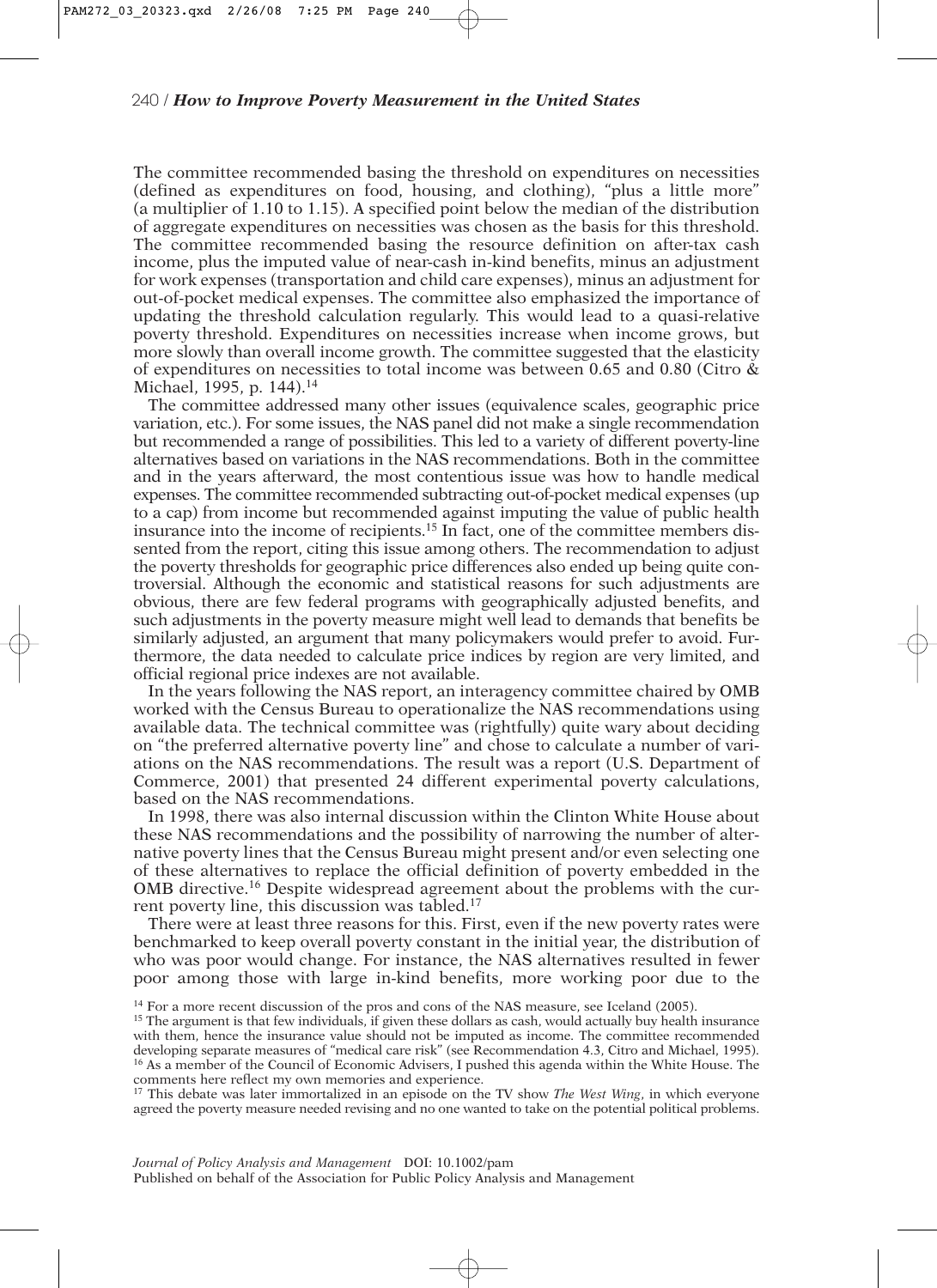subtraction of work expenses, and changes in the elderly poor due to equivalence scale changes that particularly affected one-person families and the subtraction of out-of-pocket medical expenses. This would almost surely evoke attention and criticism from at least some interest groups who were concerned with these changes.

In fact, both increases and decreases in the number of poor among a group could evoke concern. Increases in the poverty thresholds and in the poverty counts were problematic (what president wants to announce that poverty has gone up on his watch?). But decreases in the poverty counts were a problem too, appearing to minimize economic need among groups that used this as a way to garner political attention and to ensure access to social assistance programs within their population.

Second, a variety of public programs used poverty rates to allocate funding or used a multiple of the existing poverty threshold to determine family eligibility. (Rather than using the complex set of official thresholds, programs used a simplified version known as the Poverty Income Guidelines.)18 For instance, the Medicaid program in the mid-1990s mandated that pregnant women and children in families with incomes up to 133 percent of the federal poverty guidelines must be covered; states could choose to increase coverage to families up to 185 percent of the poverty guidelines. Other programs had similar provisions. The politics of dealing with program eligibility changes and formula fights were, at best, daunting. This issue could be dealt with through grandfathering clauses or, perhaps most obviously, by allowing programs to continue to use the old poverty definitions, making a change only at their own discretion. The background work on this issue had not been done, however, and this concern made politically minded staffers very nervous about changing poverty measurement.

Third, the strongest support for such a change came from a small group of statisticians and economists, not a primary constituency for any administration. The Republican Congress had its own agenda in the late 1990s and there was little support for this issue on the Hill. This only increased the likely political attacks any effort at change would generate. In the end, the costs of dealing with this issue overwhelmed any benefits from the White House perspective. Hence by the late 1990s, the primary effect of the NAS report was the regular calculation of a large number of experimental poverty lines by the Census Bureau, based on the NAS recommendations.

The issue of poverty measurement reemerged in the early 2000s inside the Bush (the younger) administration. Doug Besharov, a senior scholar at American Enterprise Institute (AEI), initiated the Project to Reconsider the Official Federal Poverty Measure, with two coconveners who were senior political appointees at the Department of Commerce and the Department of Health and Human Services (HHS).<sup>19</sup> Besharov pulled together a group of senior people from the Census Bureau, the Bureau of Labor Statistics, OMB, and other agencies, along with a small group of researchers and policy analysts. This group met regularly for about a year and commissioned a number of papers. The conversations were open-ended, without any decisions or final report from the group.

Soon after these meetings, a decision was made by senior people inside Commerce and at the Census Bureau to stop featuring the NAS experimental measures and to publish a new set of alternative measures. Most notably, these changes abandoned the effort to update *both* the threshold definitions and the resource measure. Unlike the NAS report and what had appeared to be a broad academic consensus in the decade following the NAS report, the new experimental measures focused only

 $18$  The Poverty Guidelines collapse the 48 poverty thresholds into 8 thresholds based only on family size, which provide an easy benchmark against which programs can compare income (income definitions often vary across programs) and calculate program eligibility.

<sup>19</sup> Michael O'Grady was assistant secretary for Planning and Evaluation at HHS and Kathleen Cooper was the undersecretary for Economic Affairs at Commerce.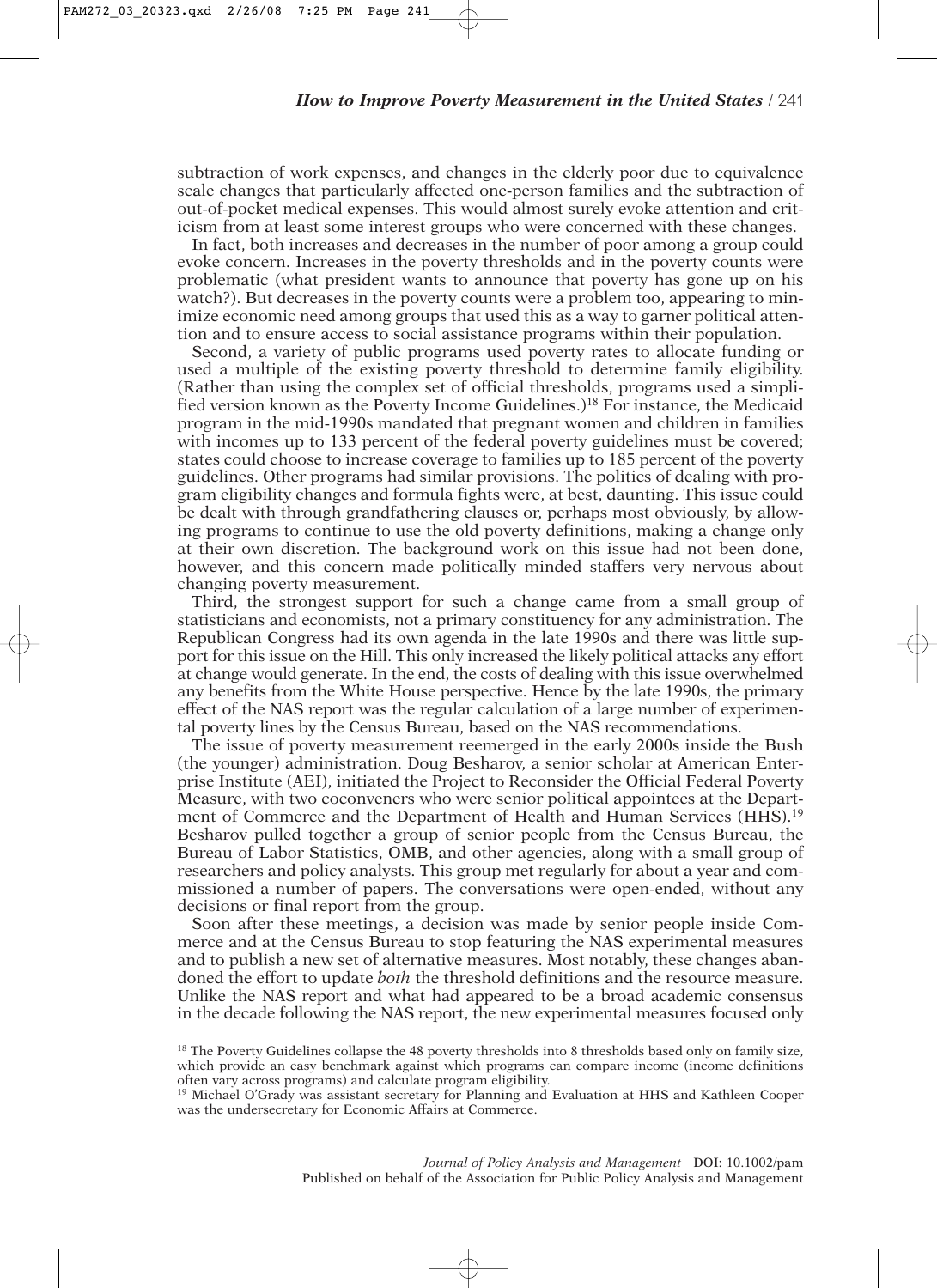on the resource side of the equation. They included four alternatives, which expanded the resource measures with different combinations of taxes, in-kind benefits, and the imputed value of home equity (U.S. Department of Commerce, 2005). Because all of these changes add additional resources into the resource definition, these experimental measures produced substantially lower overall poverty rates. Another set of alternatives was calculated that did not change the underlying threshold calculation but utilized a different CPI adjustment starting in 1978, which substantially lowered the thresholds by 2002 and hence also led to much lower poverty rates.<sup>20</sup> Some of the staff within Census argued against dropping the NAS calculations entirely. The compromise solution was to continue to calculate and post the NAS experimental poverty rates online but to publish the new alternatives. As of the mid-2000s, this is where the calculation of alternative poverty lines stood with regard to Censuscalculated data.

Let me take stock of this history. Despite widespread agreement about some of the deficiencies of the current official poverty line, no substantial changes in that measure have occurred. Furthermore, although the overall thrust of the NAS recommendations was viewed as a credible alternative by many policy analysts and researchers, there was disagreement about some of the specific recommendations. As a result, agreement has not coalesced around one specific alternative calculation. Although the Census Bureau has been very interested in poverty measurement and has devoted substantial resources to new experimental and alternative measures, its efforts have largely resulted in a proliferation of alternative measures, without agreement on the comparative merits of the different measures.

Why are we stuck in this place? I think there are at least three primary reasons. *First, and most important, is the odd historical accident that led the Executive Office of the President to be in charge of the official poverty measure.* Primary responsibility for defining and updating virtually all other economic statistics lies within one of the statistical agencies. Updating and changing economic statistics occurs all the time within these agencies, even for statistics with much greater visibility, policy, and program value than the poverty rate. For instance, major changes in the ways in which questions were asked about employment created changes in employment and unemployment numbers in 1993. Debate about the appropriate benchmarking for the Consumer Price Index led to a series of quite substantial changes in how that statistic was calculated. The underlying analysis for these changes is overseen by the statistical agencies; although these agencies report to political appointees inside Executive Branch cabinet agencies, there is a long tradition of allowing them to do their job with minimal intervention.

Control over the measure of poverty, however, resides at OMB. Any changes to the current OMB directive will necessarily pass through key political decision makers within the White House. This means that they must take direct responsibility for any changes in official poverty measurement, as opposed to simply approving the recommendations of a statistical agency with some historical independence. Any White House (Republican or Democratic) is likely to see far more costs than gains from such changes. If we need an example of why economic statistics should be in the hands of statistical agencies, the long-term stalemate over poverty measurement provides an excellent one! At a minimum, this suggests that future poverty calculations need to be located in one of the statistical agencies, which should be given explicit authority to make decisions over time regarding this measure.

*Second, changes in poverty have become harder the longer the statistic has gone without changes, in part because the current poverty measure is used by a large number of*

 $20$  This last change is particularly unusual. Rather than updating with a better technique into the future, it makes very substantial changes in the historical series from 1978 on, which is usually not done with statistical updates. For a critique of this and other recent changes, see Bernstein and Sherman (2006).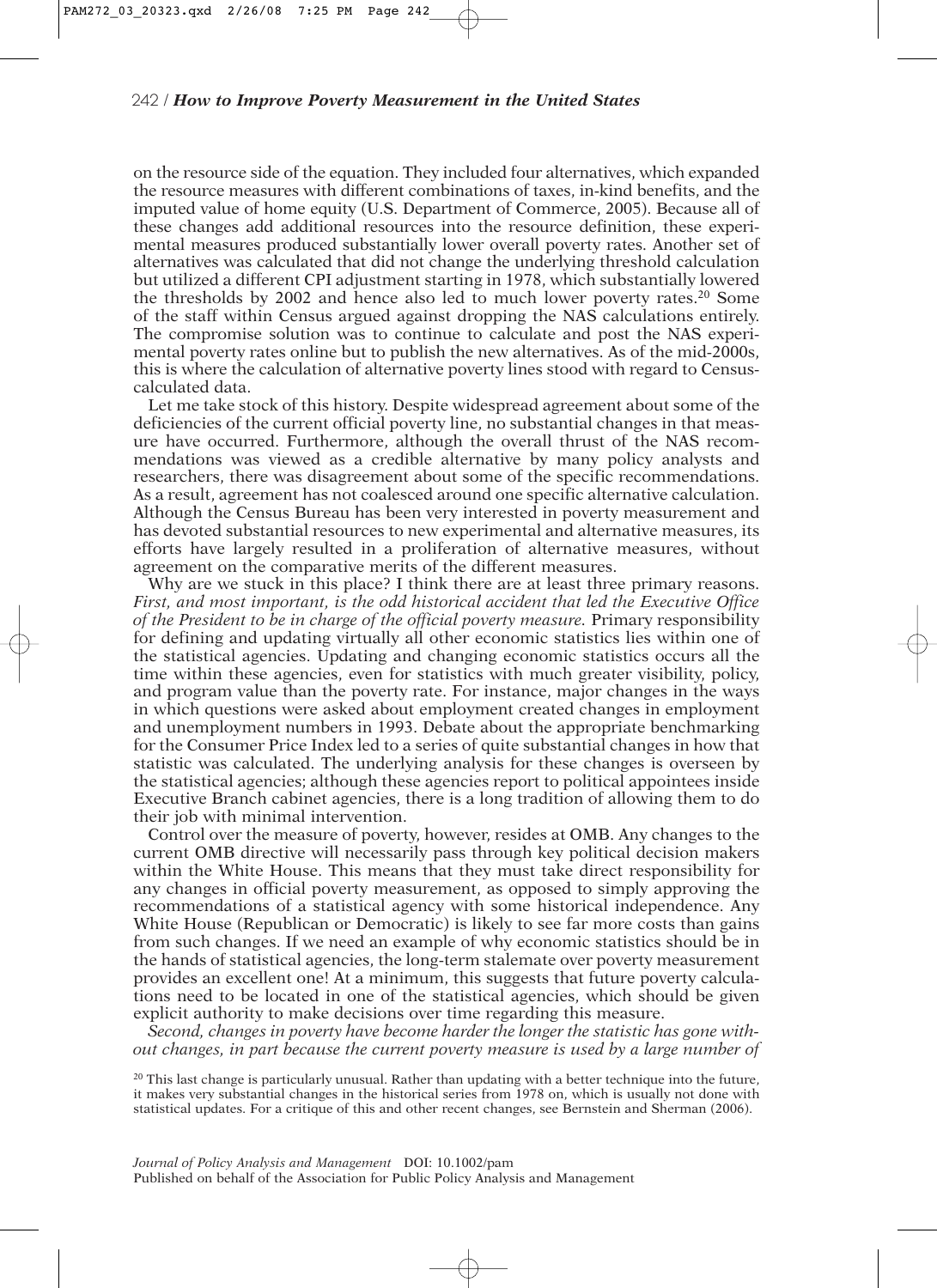*programs*. According to a recent Congressional Research Service estimate (Gabe, 2007), 82 federal programs use the official poverty rate (typically as a basis for allocating funds) or the Poverty Guidelines (typically as one element in their eligibility determinations). The result is that any changes in the definition of thresholds or the measurement of poverty raise the possibility of changes in funding allocation or program eligibility. The longer the statistic is unchanged, the bigger the potential changes when updating occurs. This considerably raises the resistance to changes in poverty measurement.

It is worth noting that other statistics are also used in program outcomes. The CPI, for instance, is used to make annual changes to benefits in many public and private sector programs. Revised CPI numbers are implemented once available, but historical adjustments are not made retroactively. Similarly, when new census data are available every 10 years, a variety of programs are affected, from the number of congressional seats in a state, to eligibility for certain federal matching dollars. In short, we have quite a bit of experience in adjusting to updated data and statistics, and there is nothing inherently harder about adjusting to updates in poverty measurement.

Because the existing poverty thresholds and the resulting poverty rates can continue to be calculated, programs can stay with their current rules, pegged to the OMB-defined poverty measure. At a future point, programs could individually decide whether there are reasons to change their rules to coincide with a different poverty measure. A grandfather clause can assure ongoing eligibility for those on the program who entered it under older eligibility limits. In reality, few programs are going to want to make substantial changes in eligibility thresholds. Hence, even if a program decides to use a multiple of the new poverty thresholds, it is likely to seek a cutoff point very close to the number currently in use.

*Third, a key difficulty in seeking agreement about a new alternative poverty measure is that "poverty" is an inherently vague concept, and developing a poverty measure requires a number of relatively arbitrary assumptions*. Although all statistics require some value judgment about how they are constructed, the very concept of "economic need" is vague. There is no "right" way to develop poverty thresholds or resource measures. Substantial disagreements exist about the nature of need among low-income American families, which have echoed through our debates over welfare reform for many decades. At the end of the day, the statistician must make a call that balances good statistical measurement with astute political and social judgment about acceptable public definitions of poverty. The decisions are not always obvious, however, as indicated by the ongoing debates about whether and how to make geographical adjustments, child care expense adjustments, and medical expense adjustments to the measure of poverty.

The NAS committee discussed this explicitly in developing their measure for the poverty thresholds, trying for a measure that would be acceptable to a broad population (hence, expenditures on necessities plus a little more). Of course, given the role for judgment in this decision, those who engage in poverty measurement can often be quite influenced by their sense of where they want to end up. It is perhaps not surprising that persons who believe poverty is an overrated problem in the United States have argued for imputing the value of in-kind benefits in resources without changing the thresholds (which would unambiguously lower poverty counts). Meanwhile, those who believe that poverty is a serious problem are more likely to argue for methodologies that lead to substantially higher thresholds (and hence higher poverty counts).

Creating an improved poverty measure that is based on a reasonable threshold and income definition in 2007 requires good statistical analysis. Whether this raises or lowers the poverty rate is less important than whether this produces a measure that is sensitive to the policy and economic changes that impact economic need over time. Ultimately, as I argue below, economic disadvantage is a complex concept,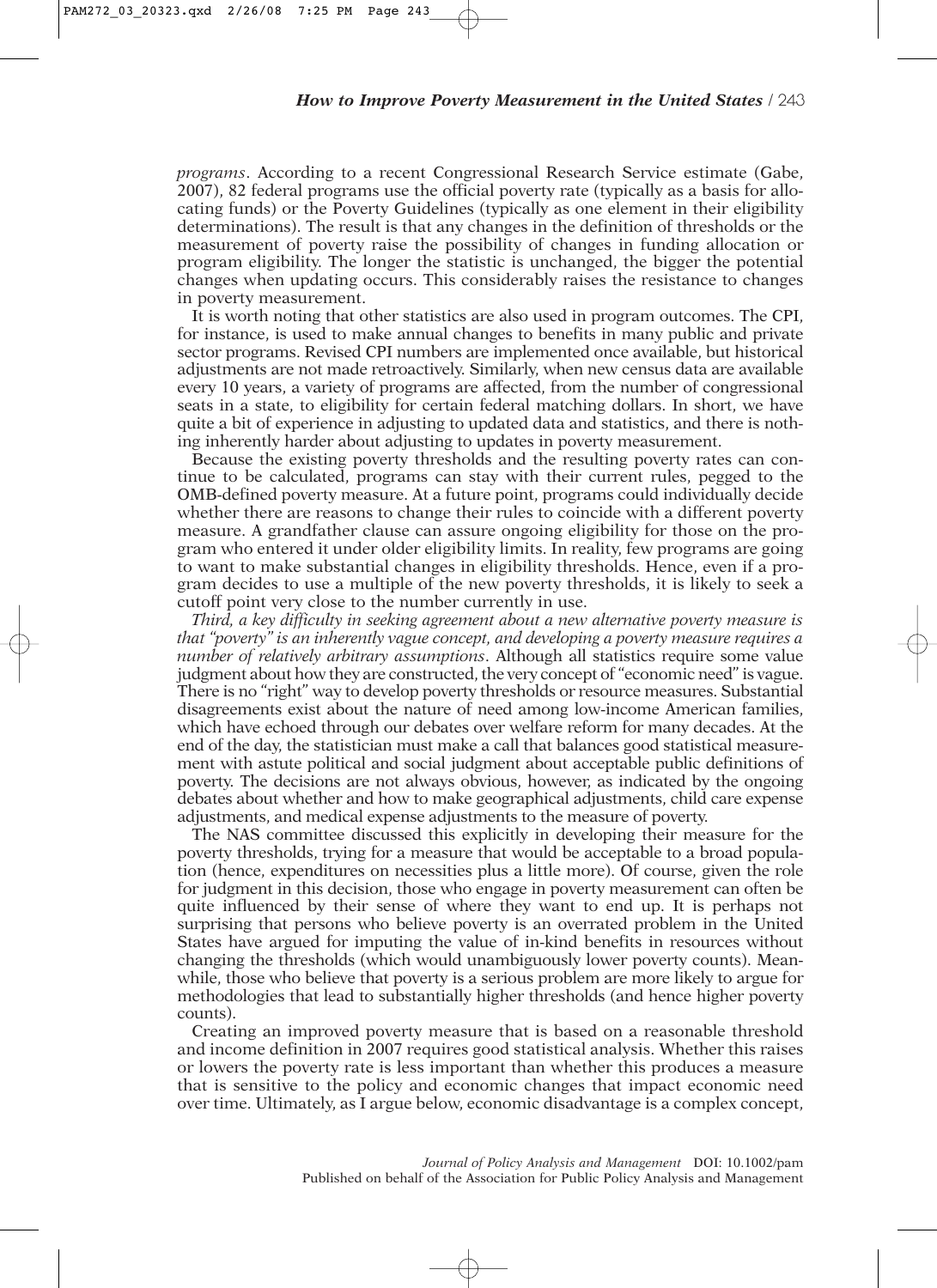and multiple measures, each measuring different aspects of economic need, might be preferable to relying on one single measure.

# **WHAT CAN WE LEARN FROM OTHER COUNTRIES?**

Although the United States has been engaged in a long, technical, and largely stalemated argument about how to appropriately revise the official poverty line, our partners across the Atlantic have made substantial strides in developing measures of economic need that are quite different from those used in the United States. Few people in the United States realize the extent to which the European Union has put substantial resources into improving E.U. measures of economic hardship. A very interesting set of measures is currently being calculated and published throughout Europe. Raising our heads above our own colloquial arguments and looking overseas should lead us to think much more broadly about appropriate poverty measurement strategies.

The European Union (and the OECD as well) started from a very different place from the United States, with an initial focus on relative poverty measures. The standard calculation has been to take a percentage of median income as the poverty threshold, typically with cash income as the resource measure.<sup>21</sup> The European Union currently uses 60 percent of median income as its standard calculation, which they refer to not as a poverty rate, but as an "at risk of poverty rate."22 As noted below, this is only one of a number of primary indicators of social and economic disadvantage; however, let me focus for a moment on this particular measure.

The focus on relative poverty lines reflects a European-based conversation that emphasizes capabilities rather than absolute disadvantage. The well-being of a person relates to their functioning, that is, what they manage to do or be (Sen, 1992). Such a definition of well-being is necessarily made in the context of the current standard of living, which defines expectations about what constitutes well-being and social and economic participation. This approach has led European policy analysts down a very different track so that, although relative poverty measures have received very little serious attention in the U.S. policy community, U.S.-style absolute measures have received very little serious attention in the European policy community.

Relative poverty lines do have a major advantage in that they are easy to calculate when based on median incomes, and they avoid the extended U.S. debate about how to calculate an appropriate threshold. One disadvantage of a relative measure based on share of median income is that it is harder to make progress against poverty because the poverty threshold rises as incomes rise. For instance, Ireland has experienced very rapid income growth in the last decade, with some widening in their income distribution. As a result, Irish poverty numbers, based on relative measures, show increases in poverty even though incomes throughout the Irish income distribution have risen strongly. Absolute Irish poverty measures show sharp declines in poverty (Nolan, Munzi, & Smeeding, 2005). When incomes fall, a relative threshold would fall as well and could lead to a perverse effect of lower poverty rates in a recession. The relative poverty measure essentially provides a measure of the spread in the income distribution below the median rather than a measure of absolute need or disadvantage.

Figure 3 uses calculations from Notten and de Neubourg (2007) to look at poverty rates in the United States and some of the larger Western European countries, based on two definitions.23 The solid bars show poverty rates, calculated as the percent of

<sup>&</sup>lt;sup>21</sup> In-kind benefits are less common in Europe, where most transfers are cash. Furthermore, calculating consistent tax payments across multiple European countries can be daunting.

<sup>22</sup> The OECD often uses 70 percent of median income.

<sup>23</sup> Smeeding (2006) provides similar numbers.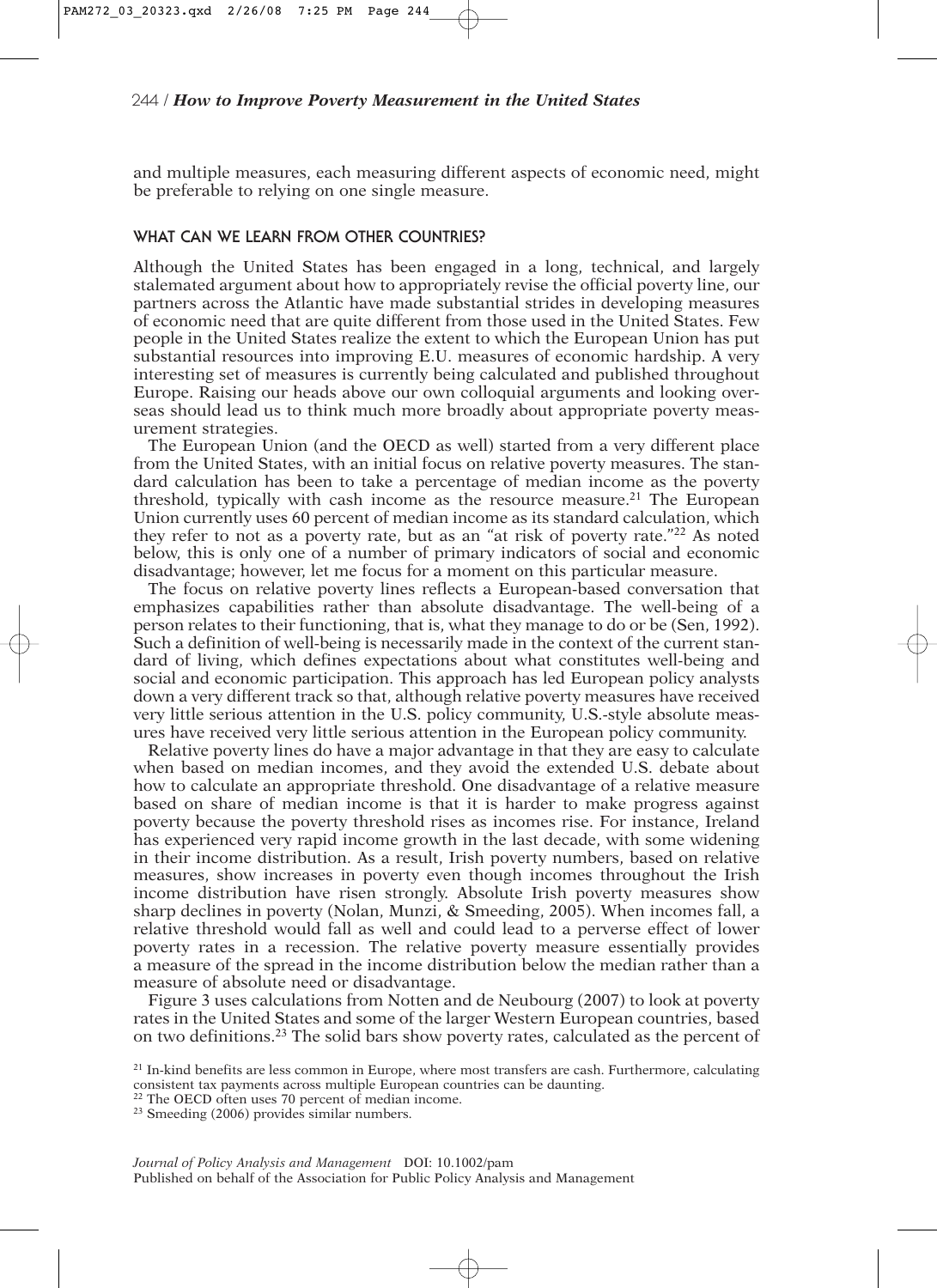

*Source:* Data from Notten and de Neubourg (2007), Appendix Table A4.

*Note:* Relative poverty is measured by Notten and de Neubourg using the EU measure, with thresholds set at 60 percent of the national median adult equivalent income. Absolute poverty thresholds are set equal to the 1993 poverty thresholds for the United States, adjusted with the 1993 country-specfic Purchasing Power Parity (PPP) rates provided by the OECD. Thresholds are updated to 2000 using the Consumer Price Index (CPI) for each country. Income is measured after tax.

**Figure 3.** Relative and absolute poverty incidence across countries, 2000.

persons with family incomes below 60 percent of median income, the E.U. definition. The striped bars show the percent of persons below the current U.S. poverty threshold definition. These calculations use after-tax income as their resource measure (a different definition than used in the official U.S. poverty measure); the U.S. poverty threshold is translated into a euro level in each country, using national purchasing power comparison data.24

As Figure 3 indicates, based on relative poverty calculations, the United States has one of the highest poverty rates among industrialized countries, at 23.5 percent. This reflects the much more widely spread income distribution in the United States. Of course, median incomes in the United States are also relatively high. An absolute poverty measure, which would cut at the equivalent dollar or euro level in each country, shows much-reduced poverty numbers in all countries except Spain. Poverty is still relatively higher in the United States, but the differences are not great. It should be clear that the U.S. poverty threshold sits at a much lower point in the income distribution for all of these countries (except Spain) and hence may be closer to a definition of serious economic need rather than the "at risk of poverty" definition used in Europe.

It is perhaps not surprising that a country with more emphasis on economic freedom and with a wider distribution of economic outcomes would find an absolute poverty line more attractive. My guess is that completely relative poverty lines will continue to be unpalatable in U.S. poverty discussions. On the other hand, social standards do change over time. Items that were once luxuries become necessities for being part of mainstream society. For instance, having a phone is almost a

<sup>24</sup> These calculations are based on the Panel Study of Income Dynamics data in the United States rather than on the Current Population Survey on which official U.S. poverty statistics are based. By itself, this results in slightly lower U.S. poverty rates, because the PSID measures more income among lower-income families.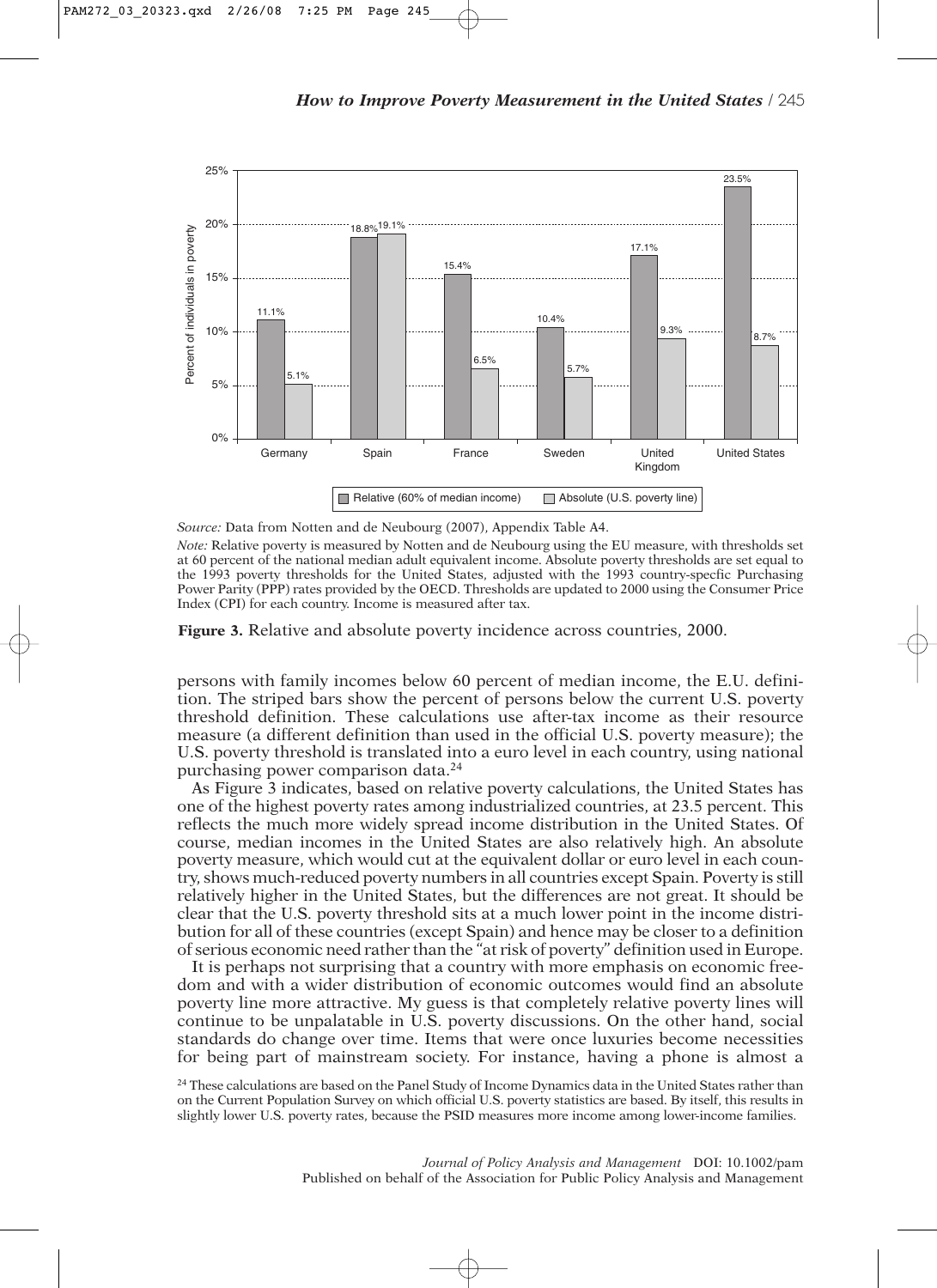necessity if one is a parent or employed. Few people would find a poverty line acceptable if it were based on the assumption that poor individuals maintain outdoor toilets, do their wash by hand, use candles rather than electric lights, and never travel in a car. Yet, these assumptions would seem quite reasonable for a poverty line developed 150 years ago.

Hence, even if a one-to-one correspondence between growth in the poverty threshold and in income levels does not seem reasonable to many Americans, something other than a completely absolute line may be attractive. This was certainly the reasoning within the NAS panel, and I find little reason to disagree more than 10 years later. *Poverty thresholds should be updated over time, even if at a much slower rate than the growth in median incomes.*

Although the relative-versus-absolute comparisons are important and interesting, it is not the calculation of widespread relative poverty measures within Europe that is most interesting to a U.S. observer. Most interesting is the extent to which European countries have successfully moved toward implementing a wide variety of measures of disadvantage, including measures of direct material deprivation.25

Multiple measures of disadvantage were recommended by a special committee of experts appointed within the European Union and headed by Tony Atkinson, an eminent British academic who has written extensively about poverty measurement. The resulting report (Atkinson, Cantilon, Marlier, & Nolan, 2002) recommends that the European Union measure the capacity to achieve social inclusion along a variety of dimensions. Three levels of indicators are suggested, with level 1 indicators providing the most important country-specific measures reported consistently across the European Union; level 2 indicators provide supplemental country-specific measures that all countries must report; level 3 indicators are measures that individual countries might want to calculate and report. To ensure consistent and credible data, the European Union has also expanded its cross-country data collection efforts.

Table 1 provides the current list of level 1 and level 2 indicators of social inclusion.26 A quick look at Table 1 makes it clear that the European Union is measuring a much wider range of issues related to economic and social deprivation than any single poverty measure can capture. Particularly interesting are their measures of poverty persistence and their measures of education and health outcomes. These social exclusion measures are designed to provide benchmarks on much more than just the extent of low incomes.

The United Kingdom has been particularly active in developing its own indicators of material deprivation. The most current report (Department for Work and Pensions, 2007) tracks 23 indicators for young people, 18 indicators for people of working age, 10 indicators for people in later life, and 7 community-level indicators. The annual report discusses each indicator and explains how the data are trending relative to previous reports. The result is an amazingly rich picture of well-being among different population groups in the United Kingdom.

There are a variety of reasons to find a multiple-indicators approach attractive. Multiple indicators allow one to measure economic need in a variety of ways. It is a heroic assumption to believe that a single poverty measure can reflect most aspects of economic need. Indeed, part of the argument over the U.S. measure has occurred because different people want it to reflect different things. This has been most obvious in the debate over how to account for health care coverage in the NAS measure. Having information on a family's access to health insurance (this can be

<sup>26</sup> The European Union is in the process of revising this list; for more information, see European Commission (2006).

<sup>&</sup>lt;sup>25</sup> I use "material deprivation" as a term referring to a person's or family's access to some specific type of commodity. This could be housing, health care, education, etc. The "threshold" in this case is the line above or below which one believes access to this commodity is seriously impaired. The resource definition is the level of access available to any particular person or family.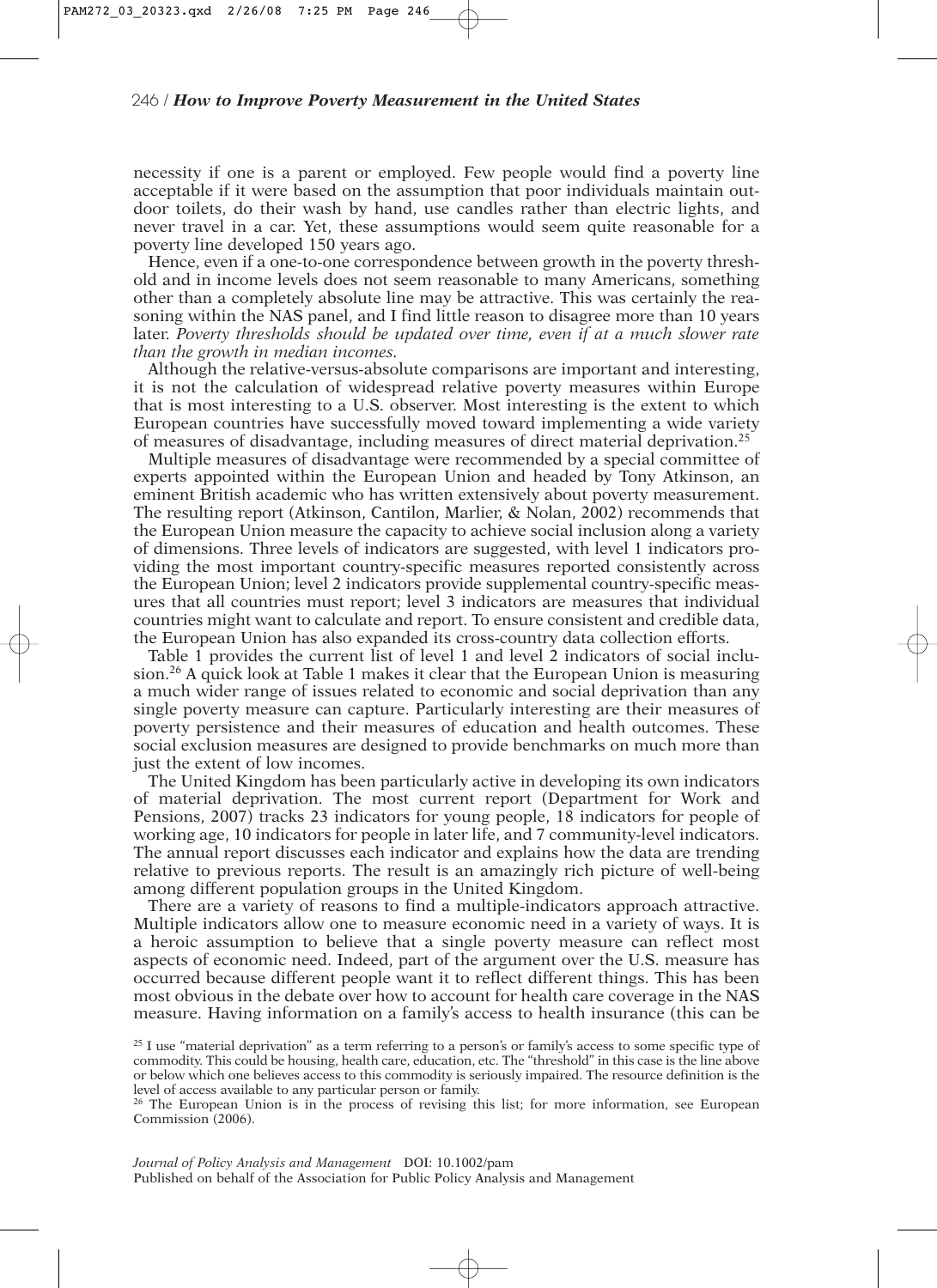# **A. Level One Indicators**

|                                | 1. At-risk-of-poverty rate                                  | Share of persons living in households with<br>an income below 60 percent of national<br>median income                                             |
|--------------------------------|-------------------------------------------------------------|---------------------------------------------------------------------------------------------------------------------------------------------------|
|                                | 2. At-risk-of-poverty threshold                             | 60 percent of national median income                                                                                                              |
|                                | 3. Income quintile ratio                                    | Ratio of the income of the 80th percentile<br>over the income of the 20th percentile in the<br>income distribution                                |
|                                | 4. Persistent at-risk-of-poverty rate                       | Share of persons below the at-risk-of-poverty<br>threshold in the current year and two of the<br>last three years                                 |
|                                | 5. Relative median poverty risk                             | Difference between the median income of<br>persons below the at-risk-of-poverty threshold<br>and the threshold itself                             |
|                                | 6. Regional cohesion                                        | Coefficient of variation of employment rates<br>within subnational regions                                                                        |
|                                | 7. Long-term unemployment rate                              | Proportion of labor force who have been<br>unemployed 12 months or longer                                                                         |
|                                | 8. Population living in<br>jobless households               | Proportion of persons living in<br>households in which no one works for pay                                                                       |
|                                | 9. Early school leavers not in<br>education or training     | Share of persons 18 to 24 with only<br>lower secondary education who have not been<br>in education or training for the past four weeks            |
|                                | 10. Low reading literacy<br>performance of pupils           | Share of 15-year-old students who are at<br>level 1 or below of the PISA combined<br>reading literacy scale                                       |
|                                | 11. Life expectancy                                         | Number of years a person aged 0, 1,<br>and 60 may be expected to live                                                                             |
|                                | 12. Self-described health status<br>by income level         | Proportion of population aged 16 and older<br>who classify themselves as in a bad or very<br>bad state of health                                  |
| <b>B. Level Two Indicators</b> |                                                             |                                                                                                                                                   |
|                                | 13. Dispersion around the<br>at-risk-of-poverty threshold   | Share of persons with an income below<br>40 percent, 50 percent, and 70 percent of the<br>national median income                                  |
|                                | 14. At-risk-of-poverty rate<br>anchored at a moment in time | Share of persons with an income below the<br>at-risk-of-poverty threshold, using the threshold<br>from three years previous updated for inflation |
|                                | 15. At-risk-of-poverty rate before<br>social cash transfers | Current at-risk-of-poverty rate when all<br>government and social cash transfers are<br>excluded from income                                      |
|                                | 16. Gini coefficient                                        | Summary measure of income inequality                                                                                                              |
|                                | 17. Alternative persistent<br>at-risk-of-poverty rate       | Share of persons with an income below<br>50 percent of median income in the current<br>year and in two of the last three years                    |
|                                | 18. Working poor                                            | Employed persons who are at risk of poverty                                                                                                       |
|                                | 19. Long-term unemployment share                            | Total long-term unemployed population as<br>a proportion of the total unemployed<br>population                                                    |
|                                | 20. Very long-term<br>unemployment rate                     | Proportion of total labor force who have<br>been unemployed for 24 months or longer                                                               |
|                                | 21. Persons with low<br>educational attainment              | Share of the adult population whose highest<br>level of education or training is at the<br>lower secondary level                                  |

*Source:* Atkinson, Cantillon, Marlier, and Nolan (2005), Table 2.2a and Table 2.2b.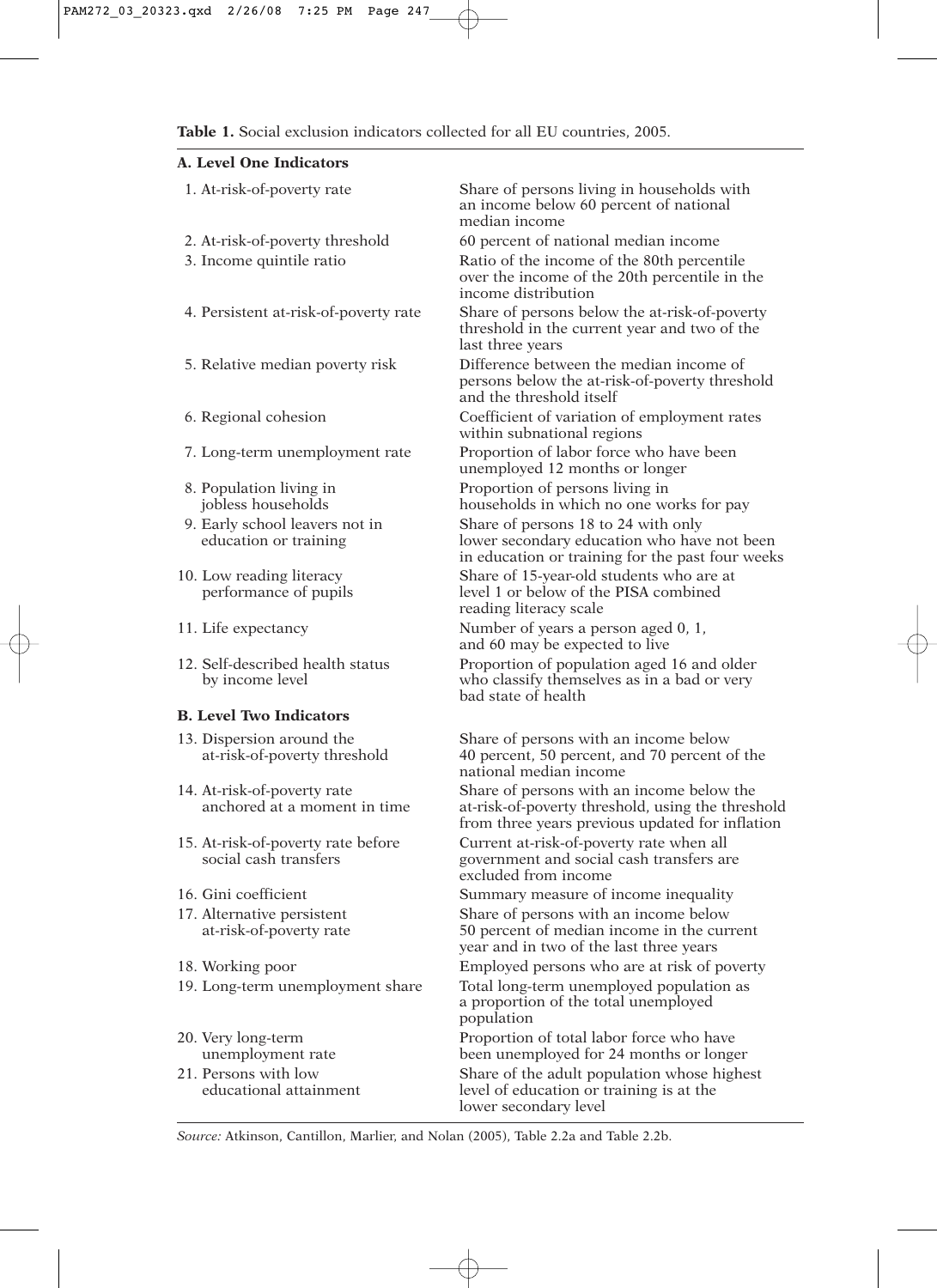either a zero/one measure of coverage or a more complex measure of adequacy of coverage) is an important indicator of the economic risks the family might be facing. Looking at measures of *both* health care coverage and income poverty tells us more than looking at either measure alone. Looking at the cross-tabulations between the two measures is particularly revealing, telling us something about how broadly lack of health insurance extends outside of the low-income population.

Furthermore, multiple measures of economic deprivation may avoid some of the intense debates about measurement that are inevitable when everything comes down to a single number. As noted above, "economic need" is an inherently vague notion. Providing multiple measures of need, including measures that indicate how many people actually have access to certain types of commodities or services, allows for a much more nuanced discussion of economic need and how it might be changing.27 A measure of resource poverty—such as the NAS poverty measure proposes is a very useful construct that we need to benchmark progress against economic need. But it is surely not the only valuable measure of need. The NAS report itself recommended that multiple measures of need be developed.28

Measures of material deprivation alone are not an adequate measure of economic need. Such measures ignore how material wants are satisfied. For instance, a family may be extremely poor in the short run but compensate by selling their house or borrowing heavily. A material deprivation index may not count this family in need. Furthermore, such measures rarely account for the quality of goods and services received. A rental unit that is infested with rats may appear adequate if measured by size or by rent burden (the share of rent being paid from family income). These material deprivation measures provide additional and useful information to income-based need calculations; they are not a substitute.

Different U.S. agencies already provide a range of material deprivation statistics, including food security (U.S. Department of Agriculture), housing quality (U.S. Department of Housing and Urban Development), child well-being (HHS), health insurance coverage (HHS), and educational achievement (U.S. Department of Education). Unlike the European Union, however, there is no effort to identify a key set of indicators, nor are these statistics regularly cross-tabulated with each other or with income poverty.

#### **OTHER APPROACHES TO SETTING POVERTY THRESHOLDS**

In addition to an expenditure-based threshold (such as the official poverty line and the NAS alternatives recommended) or a percent-of-median-income threshold (such as is used in European nations), there are a variety of other proposals for determining poverty thresholds. I mention these briefly, both for completeness and because they indicate something about why the opinions on appropriate poverty measurement are so divergent in the United States.

One much-discussed way of setting a poverty threshold is to build it from the bottom up, based on specific items and their prices. This is often referred to as a "poverty budget" approach, because it bases the poverty threshold on a particular market basket of goods. Recent examples of this include Renwick and Bergman (1993); Bernstein, Brocht, and Spade-Aguilar (2000); and the Family Economics Self-Sufficiency Project, organized by Diana Pearce.<sup>29</sup>

 $^{29}$  Pearce's budget calculations are described on the Web at http://www.sixstrategies.org/sixstrategies/ selfsufficiencystandard.cfm. A variety of specific publications implementing a self-sufficiency budget in a particular state are available on the Web site www.sixstrategies.org, which provides more information.

<sup>&</sup>lt;sup>27</sup> A variety of researchers have argued that measures of material deprivation are superior to income poverty measures. For instance, see Meyer and Sullivan (2003) or Jencks, Mayer, and Swingle (2004).

<sup>&</sup>lt;sup>28</sup> Recommendation 4.3 calls for separate measures of "medical care risk"; Recommendation 6.1 calls for measures of poverty persistence; Recommendation 6.4 calls for a measure of pretransfer and pretax poverty (Citro & Michael, 1995).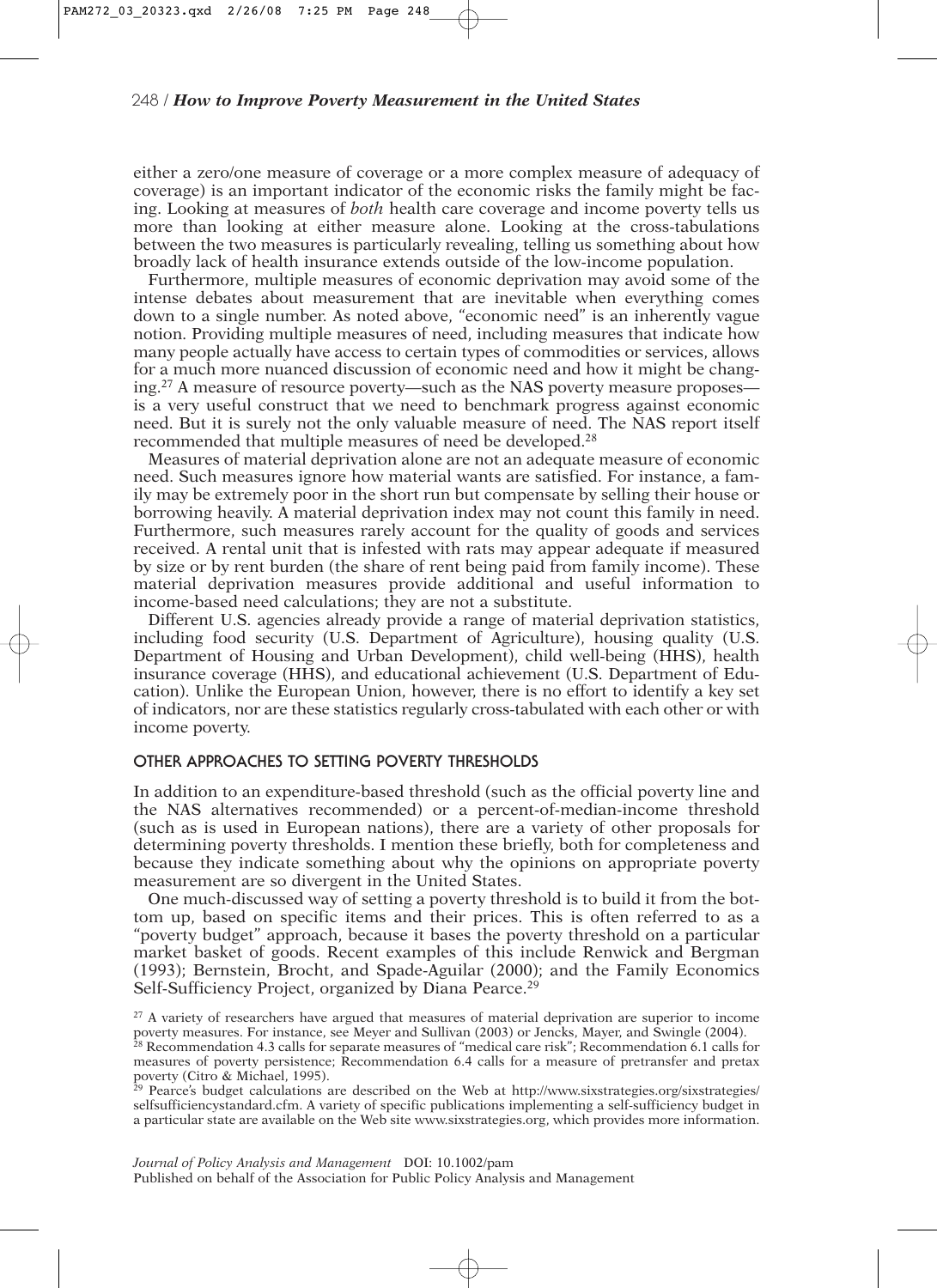A major drawback to poverty budgets is that they require even more assumptions and are open to many more arguments. By delineating what one expects poor families to buy and/or how much they should spend on specific types of commodities, one imposes a set of "rules" about consumption that may or may not be palatable. Differences across ethnic groups or regions, for instance, might lead to quite different market baskets. For this reason, market-basket approaches are hard to implement in a cross-country context and may be difficult in a large heterogeneous country like the United States.

A different approach is to set a poverty threshold based upon self-reported information, the so-called "subjective poverty threshold" approach. For instance, the Gallup polls for many years asked people how much a family of four would need to "get along in your local community." Other researchers have done extensive work with these sorts of subjective questions (Hagenaars, 1986; Vaughn, 1993), asking people to provide their own sense of "economic need."

Figure 4 provides a sense of how subjective responses correlate with the official poverty line and with relative poverty lines, using the Gallup poll responses. Gallup asked this question regularly through 1993 and did not ask it again until 2007, so we lack annual information over the past 14 years. The diamond-shaped blocks show the mean among all respondents during the years in which this information is readily available. The rectangular blocks show the median response among all respondents in 1967, 1987, and 2007.<sup>30</sup> Figure 4 also plots the poverty threshold if set at 50 percent of median income (the dashed line) and at 50 percent of mean income for a family of four (the dotted line), as well as the official poverty thresholds for a family of four (the solid line).

Interestingly, Figure 4 suggests that the relative poverty line, based on 50 percent of median income, and the subjective poverty line followed each other very closely through the late 1980s. This suggests that people think about economic need in relative rather than absolute terms, and it is one reason why some people argue for relative poverty lines. The divergence after the late 1980s is interesting. With growing inequality, it appears that the subjective measure is better benchmarked to a relative measure based on mean income (which of course rises faster when inequality is rising) rather than median income.

In Figure 4, it is worth noting that in the early 1960s the official poverty line, the 50 percent of median or mean poverty lines, and the subjective poverty line were all almost identical. In the 45 years since, relative poverty lines and the subjective poverty line have increased substantially faster than the absolute poverty line. There are widely varying views about this. Some will argue that this demonstrates the problems with an absolute poverty line and indicates that our measures of economic need should be far higher than the official poverty line indicates. Others will argue that this shows why relative and subjective poverty are not useful concepts, because the absolute poverty line shows how much progress we have made over the past 40 years, relative to a fixed income threshold.

# **HOW DO WE BREAK OUT OF THE CURRENT STALEMATE ON U.S. POVERTY MEASUREMENT?**

If we are serious about improving the measurement of poverty in the United States, I would recommend taking four actions. None of these are quickly done but will require the active intervention of Congress, which means finding members who will help make these changes happen. Some support for these changes within the relevant cabinet agencies would be helpful as well, as would support within the

<sup>30</sup> I have only the published median response for 2007 and was not able to obtain the mean response. Figure 4 shows the comparative median responses in earlier years as a comparison.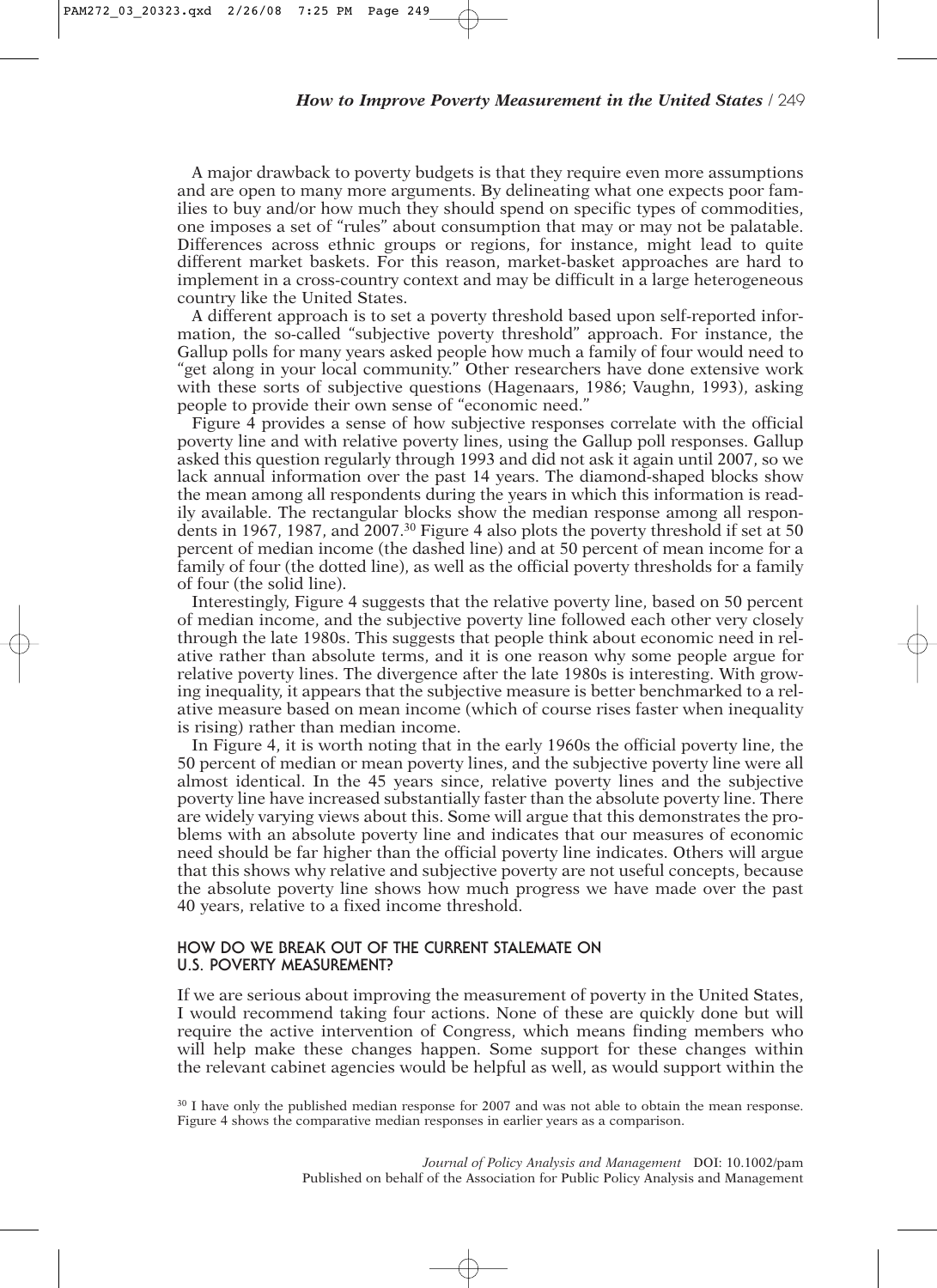

*Source:* Gallup data from Jones (2007) and Vaughan (1993). Poverty thresholds, median and mean income levels from sources cited in Figure 1.

*Note:* Gallup polls ask about the minimum amount of money a family of four would need to "get along in your local community." Gallup estimates are response means, except for 1967, 1987, and 2007, which are medians. Mean and median Gallup responses track together closely across the years for which both numbers are available. Fifty percent mean and median income figures and poverty thresholds are for a family of four.

**Figure 4.** Alternate poverty measures in current dollars, 1947–2007 (for a family of four).

administration for such changes. Strong support from within the research community for these changes also will be necessary.

1. *Assign a statistical agency the authority to develop an alternative measure of income poverty*, based on the work already done to develop alternative poverty measures. An important part of the assignment is the authority for this measure to be regularly improved and updated.

We must remove control over poverty measurement from within the Executive Office of the President if we want to produce a regularly updated and improved poverty measure. Poverty measurement should be treated like all other statistics. Note that nothing in this recommendation overturns the OMB directive asking that Census continue to compute and report the current official poverty counts. Given this directive requires Census to call this line the poverty rate, it might be very helpful to call the new measure something else. My own recommendation is to call it the Revised Poverty Measure.

It is important that the agency be directed to produce one primary Revised Poverty Measure, although of course ongoing reports in appendix tables on alternative definitions are always useful. It is not useful, however, to produce four or five alternative Revised Poverty Measures and expect people to figure out which is the best one to use. The agency should be given a reasonable timeline, by which point it should be annually reporting the Revised Poverty Measure as part of its official responsibilities.

The agency that has been most involved with developing alternative poverty measures is, of course, the Census Bureau. They have developed poverty and income measures from a variety of surveys and have been involved in all improvement efforts involving poverty measurement. They have, however, limited experience in producing household statistics (like the CPI at the Bureau of Labor Statistics [BLS]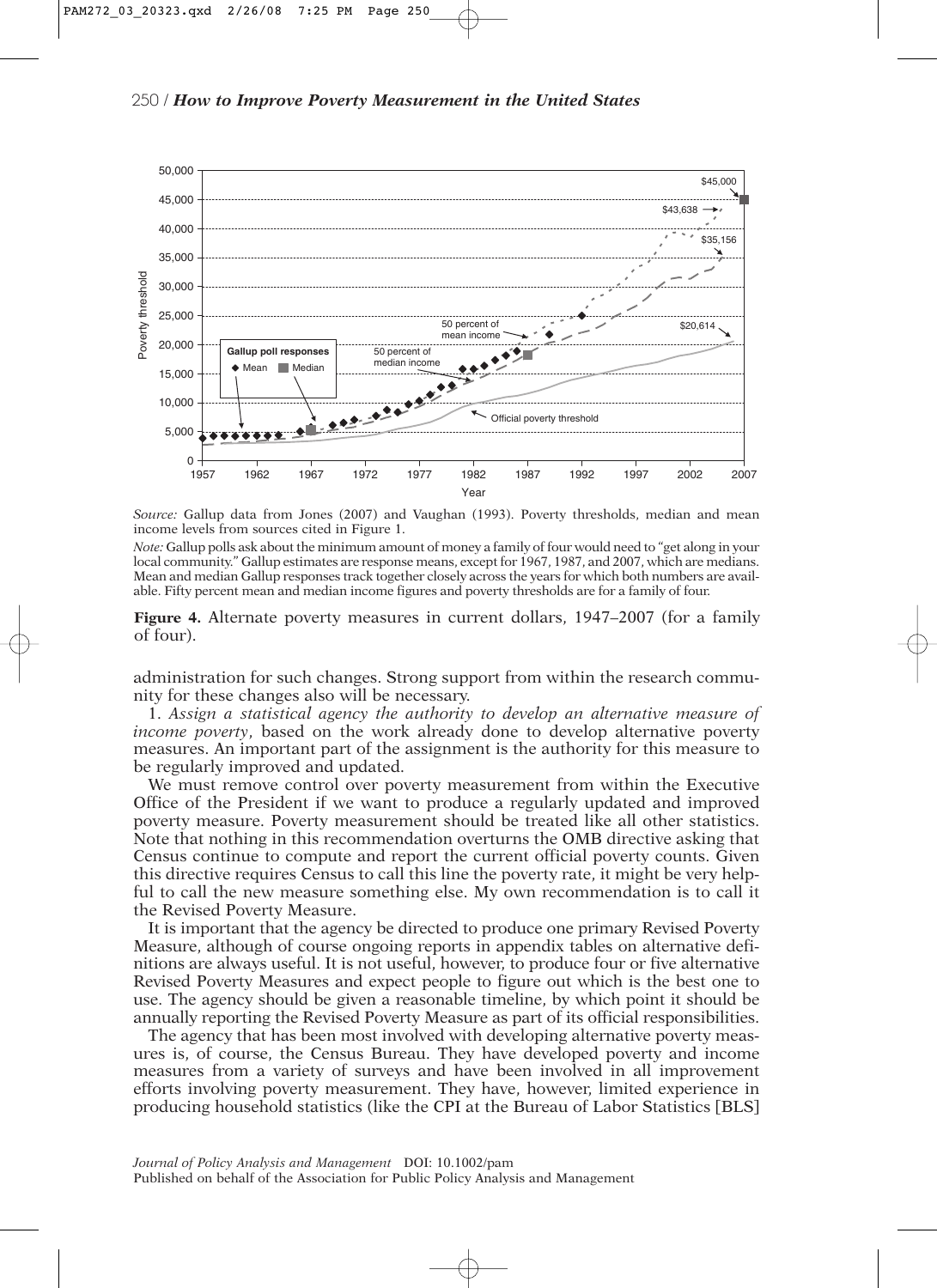or Personal Income at the Bureau of Economic Analysis [BEA]) beyond tabulations from their substantial data collection efforts. It is key that the Revised Poverty Measure be handled as similar statistics are handled in other agencies; namely, by the statistical experts and independent from inappropriate department-level interventions. This statistical independence should be emphasized in any legislative directive that delegates this activity to the Census Bureau.

2. *Explicitly direct the statistical agency to provide a poverty definition that produces both a credible and coherent poverty threshold and a consistent and appropriate resource measure*. Too many poverty measurement alternatives have changed only the resource definition side of the equation. The NAS panel was quite clear that both the resource definition and the thresholds were out of date, and that a consistent definition of both is necessary for an improved poverty measure.

Substantially altering how we count resources without providing a consistent measure of thresholds will only create long-term incoherence in any new poverty statistic. In my opinion, the 1963 poverty thresholds are less defensible than the 1963 definition of economic resources as "cash income only." The thresholds should use the latest available data to calculate a reasonable cutoff level based on a measure that is consistent with the definition used to define resources. For my tastes, I remain quite happy with the NAS recommendations, as implemented by the Census, but I realize that others can disagree with this.

*3. Allow public programs to continue to use the OMB-defined poverty rate or multiples of the poverty guidelines as an eligibility cutoff, unless they choose to make changes.* Having a different name for the Revised Poverty Measure will make it clear that the eligibility standards written into law need not be changed.

The current poverty rate calculations (and the underlying current poverty thresholds) will have to be calculated by Census on an ongoing basis, because they are directed to do so by OMB. This is necessary because many programs use these numbers. Over time, when programs are up for reauthorization, a decision can be made about whether there are any advantages to switching to the newer poverty measure. If the new thresholds are higher (or lower), then programs can always use a lower (or higher) percentage of the threshold for a cutoff point to avoid discontinuous changes in eligibility cut points. Similarly, programs that allocate funds based on current poverty rate calculations would also have to decide how (if at all) to make changes. Possible ways to deal with these changes need to be reviewed, with suggestions for ways to make the transition to new measures with minimal program disruption.<sup>31</sup>

4. *Conduct Commission work to develop a list of key measures of economic deprivation beyond income poverty.* This should include some measures of material deprivation as well as alternative measures of economic need.

To develop an informative, credible, and measurable list of alternative economic deprivation statistics will require background work, including developing the criterion by which such statistics might be selected, reviewing existing and potential economic deprivation statistics, and suggesting a specific list of such statistics to be annually included in a "Report on Economic Deprivation in the United States."32 Congress could ask for such work by the National Academy of Sciences, just as it commissioned work on improving poverty measurement 15 years earlier. If Congress is unwilling to appropriate this money, private foundations with an interest in measuring and understanding economic need in this country could approach the NAS and ask for such a report.

My own sense is that there are at least six areas of material deprivation that should be looked at closely to see whether there are measures that might be regularly calculated

<sup>31</sup> It may be helpful for the statistical agency to produce a recommended "short-cut procedure" for programs to use in estimating family income (relative to the poverty line) based on a very limited set of questions.

 $\frac{32 \text{ This is exactly the work done by the E.U. committee and reported on in Atkinson et al. (2002).}$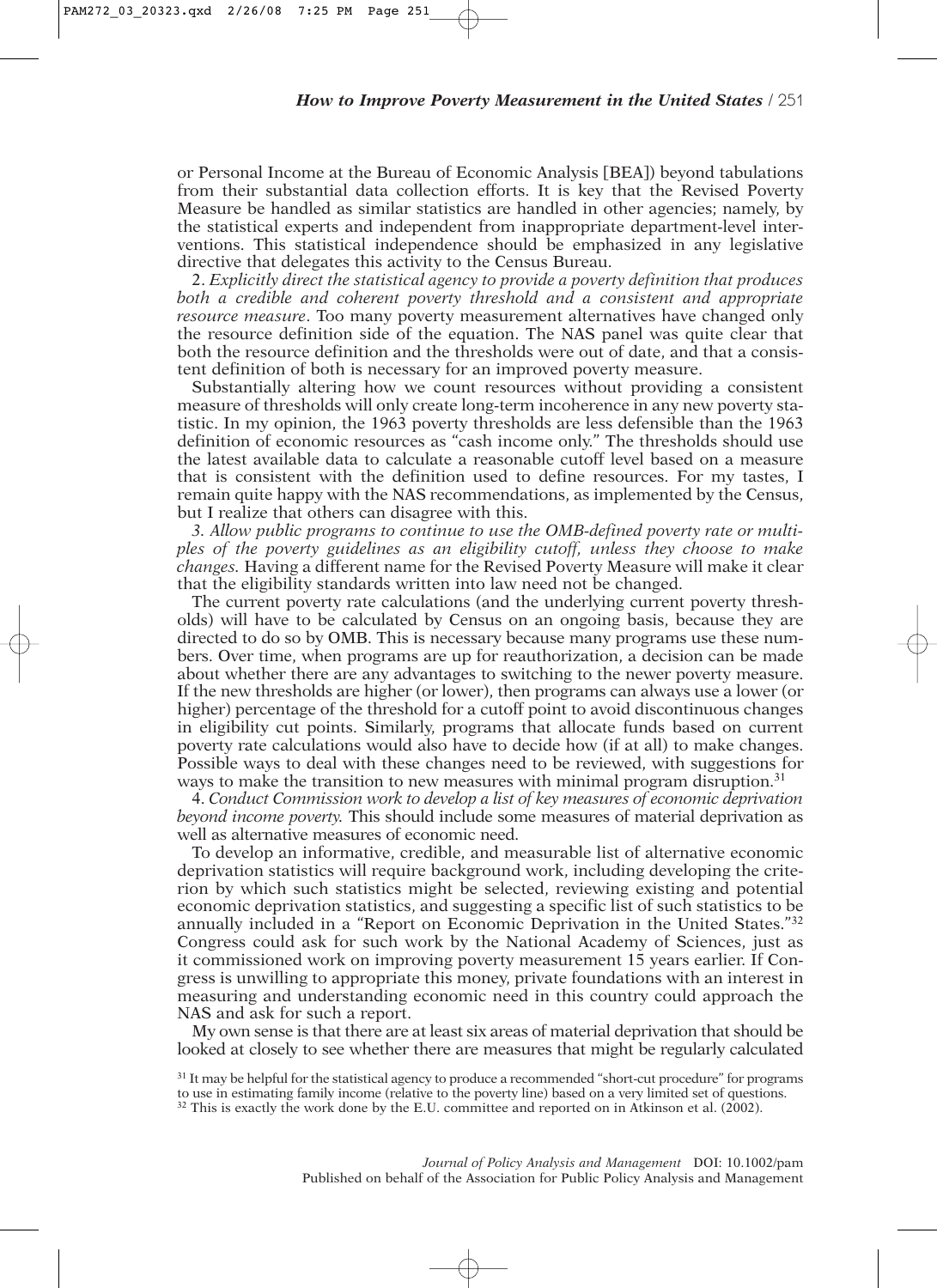to quantify the level of problems and progress over time. These six areas include a measure of access to health insurance, some measure of actual health status, a measure of food adequacy or hunger, a measure of literacy or educational preparation, a measure of labor market access, and a measure of neighborhood or housing conditions. If possible in the available data, one might also want to include a measure of aggregate consumption. In some cases, we may have adequate measures already available; in other cases, there may need to be development work to produce such measures.

We should look at several measures of economic need that would provide different information from the Revised Poverty Measure. I would suggest considering at least four measures: estimates of pretax and pre-transfer poverty rates to show the gains from public programs; relative poverty rates or some other measure of income distribution rather than economic need; a measure of "persistent poverty" based on more than one year of income information; and a measure of poverty depth, such as a poverty gap measure that indicates how far the average poor individual is below the poverty line.

Ideally, one would like a set of measures that could be computed from a single data set. Indeed, I would prefer a more limited and rude set of measures from a single data set than a set of more refined measures from multiple data sets. This is because one wants to cross-tabulate these numbers and report how many people are disadvantaged across multiple measures. Or one might also want to tabulate the data based on one key measure, looking at something like health status or health insurance coverage among those who are poor based on the Revised Poverty Measure.

Ideally, a set of such statistics would be regularly reported, along with the Revised Poverty Measure. This would provide us with a more complex and more complete sense of the current problems of economic deprivation, as well as data that show what sort of progress we are making over time on these problems.

The question of whether changes in poverty measurement will increase or decrease the poverty rates should not be a primary focus of this analysis, although this is sure to be a much-discussed aspect of any proposed change. In fact, the actual level of the poverty rate matters less than the extent to which changes in poverty rates are sensitive to appropriate economic and policy changes. That is, we want to measure progress (or regression) over time and this may be more important than the precise level of poverty at any point in time. It may be politically useful to benchmark the aggregate level of the new statistic to the current poverty rate (of course, there may be distribution differences in who is counted as poor within this aggregate number). Such an approach will disappoint those who think current poverty rates are too high and dismay those who think current poverty rates are too low; but because any given poverty level is somewhat arbitrary, benchmarking the new statistic to the current poverty level is an attractive compromise that minimizes the disruption of introducing a new statistic.

I have spent some amount of my time over the past two decades working to change the official poverty measure. This paper argues that working to change the current OMB directive is not the appropriate place to expend effort. The current poverty measures are what they are, embedded inside a necessarily political agency that has many reasons to avoid change. We need to escape the argumentative box we have been in for several decades and assign responsibility for calculating a Revised Poverty Measure to an agency prepared to take on such a task. At the same time, we need to recognize the inherent limitations in any measure of income poverty. We should catch up with our European cousins and, like them, work to develop multiple measures of economic deprivation.

*REBECCA M. BLANK is the Henry Carter Adams Professor of Public Policy at the University of Michigan, and the Robert V. Kerr Visiting Scholar at the Brookings Institution.*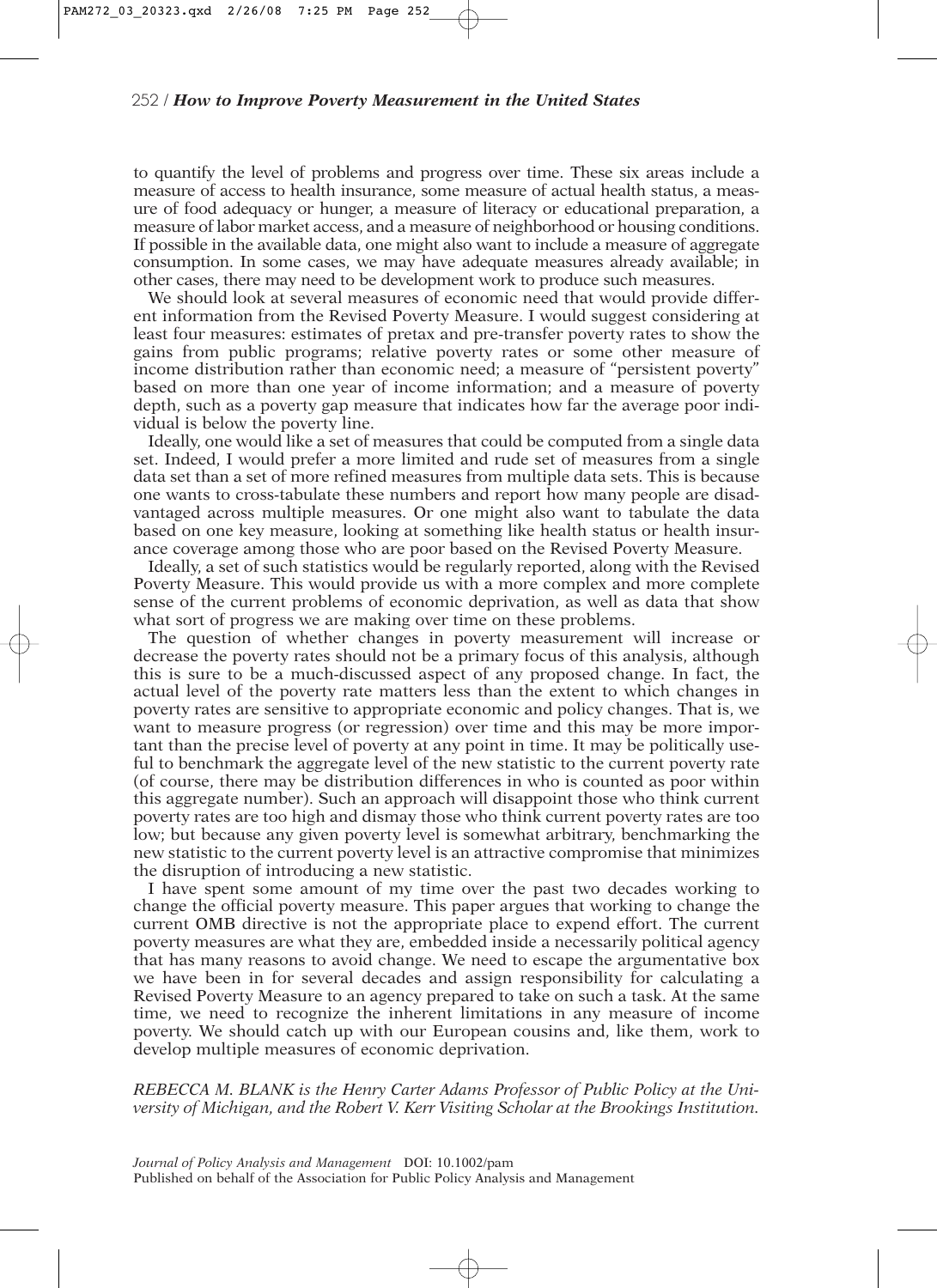#### **ACKNOWLEDGMENTS**

This paper was prepared as the Presidential Address to the Association for Public Policy Analysis and Management at their annual conference, November 8–10, 2007. Thanks are due to Victoria Finkle for excellent research assistance. The following individuals provided comments or useful conversations but bear no responsibility for the analysis in this paper: Richard Bavier, Doug Besharov, Paul Bugg, Gary Burtless, Connie Citro, Sheldon Danziger, Indivar Dutta-Gupta, Mark Greenberg, David Johnson, Bruce Meyer, Patricia Ruggles, Kathleen Short, Timothy Smeeding, Katherine Wallman, and Daniel Weinberg.

I was a Senior Staff Economist at the Council of Economic Advisers (CEA) in 1990 and led an interagency discussion on the value of making improvements to the poverty line as part of the Improving Economic Statistics initiative; I served on the National Academy of Science's Panel on Poverty and Family Assistance and signed the resulting set of NAS recommendations; I was a member of the CEA in 1997–1999 when poverty measurement changes were discussed within the Clinton Administration; I attended many of the discussions of the seminar "Reconsidering the Federal Poverty Measure," organized by Doug Besharov at AEI in 2003–2004. Although these experiences indicate my credentials as author of this paper, they also suggest I am not an entirely dispassionate and uninvolved observer of these issues.

### **REFERENCES**

- Atkinson, A. B., Cantilon, B., Marlier, E., & Nolan, B. (2005). Taking forward the EU Social Inclusion Process Report. An independent report commissioned by the Luxembourg Presidence of the Council of the European Union. Report and Annexes. Available at http://www. ceps.lu/eu2005\_lu/report/final\_annexes.pdf.
- Atkinson, T., Cantillon, B., Marlier, E., & Nolan, B. (2002). Social indicators; The EU and social inclusion. Oxford: Oxford University Press.
- Bavier, R. (1999). Three false steps. U.S. Census Bureau, Poverty Measurement Working Paper series. Available at http://www.census.gov/hhes/www/povmeas/papers/falstp.html.
- Bernstein, J., Brocht, C., & Spade-Aguilar, M. (2000). How much is enough? Basic family budgets for working families. Washington, DC: Economic Policy Institute.
- Bernstein, J., & Sherman, A. (2006). Poor measurement: New Census report on measuring poverty raises concerns. Washington, DC: Center on Budget and Policy Priorities.
- Betson, D. (1996). Is everything relative? The role of equivalence scales in poverty measurement. U.S. Census Bureau, Poverty Measurement Working Paper Series. Available at http://aspe.os.dhhs.gov/poverty/papers/escale.pdf.
- Citro, C. F., & Michael, R. T. (1995). Measuring poverty: A new approach. Washington, DC: National Academy Press.
- Department for Work and Pensions. (2007). Opportunity for all: Indicators update 2007. United Kingdom. Available at http://www.dwp.gov.uk/ofa/reports/2007/opportunityforall2007.pdf.
- European Commission. (2006). Portfolio of overarching indicators and streamlined social inclusion, pensions, and health portfolios. Brussels: European Commission. Available at http://ec.europa.eu/employment\_social/social\_inclusion/docs/2006/indicators\_en.pdf.
- Fisher, G. M. (1997) (revised). The development of the Orshansky poverty thresholds and their subsequent history as the official U.S. poverty measure. U.S. Census Bureau, Poverty Measurement Working Paper series. Available at http://www.census.gov/hhes/www/povmeas/ papers/orshansky.html.
- Gabe, T. (2007). Federal programs that use the "official" poverty definition for determining eligibility or for allocating funds. Memo to the House Ways and Means Subcommittee on Income Security and Family Support. October 30.

Hagenaars, A. J. M. (1986). The perception of poverty. Amsterdam: North-Holland.

Haveman, R. (2007). What does it mean to be "poor" in a rich society?" Draft manuscript. Lafollette School, University of Wisconsin.